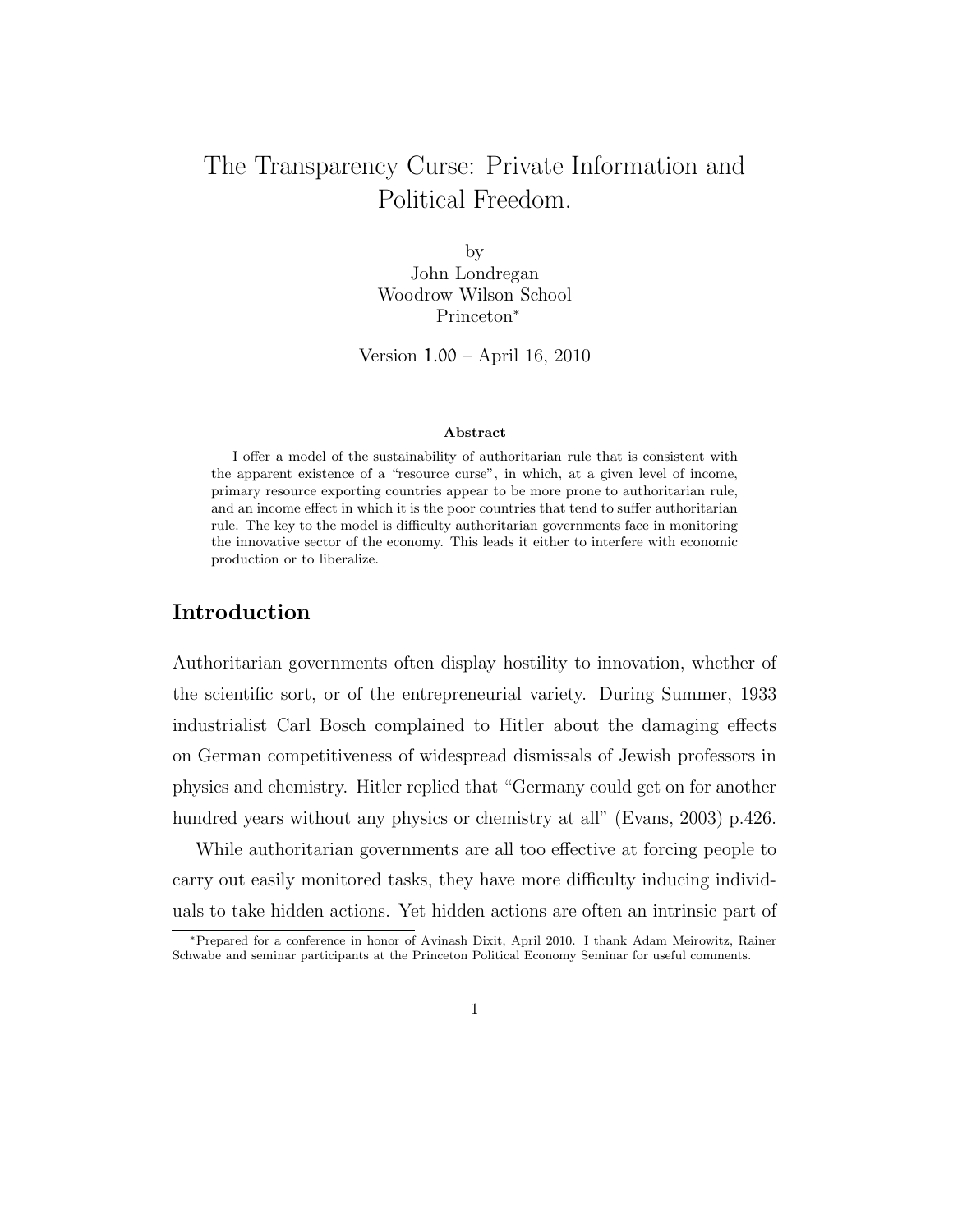innovating and managing complicated and idiosyncratic enterprises. Indeed, even many mundane tasks, such as running a bodega, or share cropping, involved taking hidden actions. However, the autonomy necessary to do an effective job of extending the scientific frontier, or even running a solvent taxi company, may also be the autonomy one needs to mount an effective conspiracy. A government that allows it's citizens the freedom to innovate and produce as they will may also find it has left them with the freedom to plot its own downfall.

Here I present a model that incorporates economic activity that leaves citizens with private information about their productivity in an autonomous economic activity. This private information makes it difficult for the government to distinguish a worker with low productivity in the private sector from a worker with high productivity who is plotting. This inability to discern whether workers are plotting forces authoritarian governments to choose between liberalization or interfering with the productive sector of the economy. The less transparent the activity is, the greater the cost of maintaining an authoritarian government rather than liberalizing.

The model identifies conditions under which authoritarian governments will prefer to step down, as did Spain's Juán Carlos, as well as military governments in Chile and Korea, and the one-party state in the Republic of China (Taiwan), choosing to accept a smaller share of the larger pie that results from political liberalization. This is most likely to occur when hidden actions and innovation are important, and least likely when economic activity uses known and easy to monitor technologies.

These findings are relevant for two strands of the political economy literature that coexist uneasily: the association between high income and democracy identified by Lipset (1959), and pursued by many others, and the socalled "resource curse", see for example Gelb (1988). The first pole of the literature emphasizes that wealthy countries tend to be democratic, and schol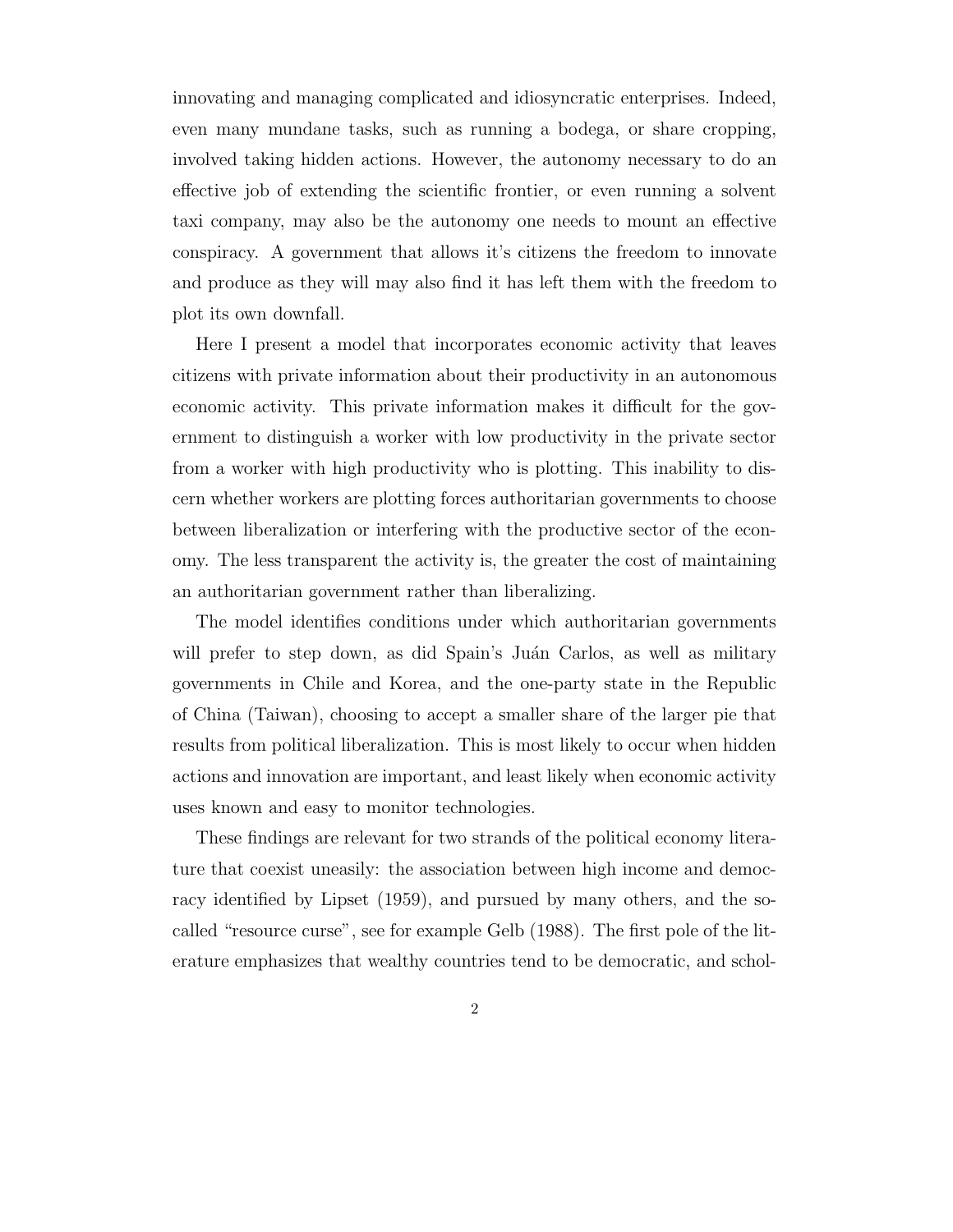ars often assert a causal relationship, typically from wealth to democracy, see for example Londregan and Poole (1990), or Cheibub et al. (1996). The second axis of investigation, focuses on the tendency for the governments of primary resource exporters to be authoritarian, an effect that is asserted to overwhelm any pro-democratic effects that may result from increased income Ross (2001), Humphrey's, Sachs and Stiglitz (2007), and Dunning (2008). The model I develop here implies the costs of totalitarian rule are higher when the information asymmetry between the government and workers in the productive sector is greater. This will produce an apparent "income effect" if high income economies are also harder for their governments to monitor. If we add the plausible ancillary hypothesis that resource extraction activities are relatively easy to monitor<sup>1</sup>, then the model is also consistent with the hypothesis that the economic costs of totalitarian rule are lower in extractive economies. Rather than a "resource curse" linking large endowments of extractable resources to authoritarian rule, there is a "transparency curse", in which easy to monitor economic activities provide a stable base for authoritarian rule.

The next section of the paper sets forth a simple information theoretic model of the political economy of production and rent extraction by the government.

## 1 Information Theory and Rent Extraction

The model centers on the informational asymmetry between a citizen and her government. Because the government is sovereign it cannot bind itself to a contract. This is a key departure from principal-agent models in which the principal<sup>2</sup> is able to bind himself to a contract, see for example Laffont

<sup>&</sup>lt;sup>1</sup>Resource exploration is another matter, and resource extractive countries often experience difficulties in exploring for new reserves. <sup>2</sup>This paper takes a somewhat darker vision of government than that of Hobbes, Locke, and Rousseau.

Instead of a social contract there is a predatory state.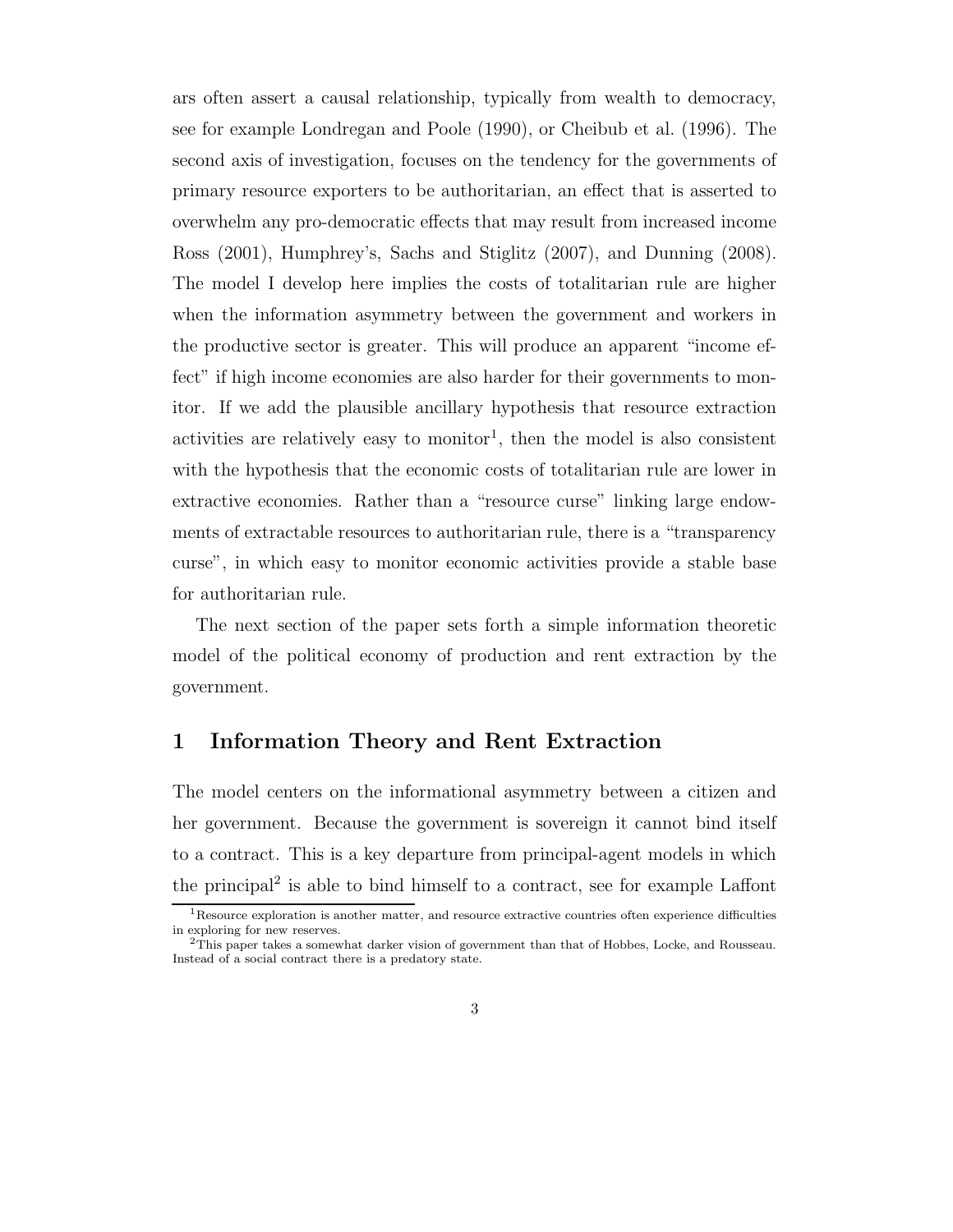and Martimort (2002). In this model a citizen's productivity at innovative activity is drawn from a probability distribution–the realized value of her productivity is private information. In addition the citizen can devote a fraction of her time to plotting against the government. Whether a revolt against the government occurs depends on the citizen's decision to go through with her plot, and on whether she has spent enough time "arming" or otherwise organizing her intrigue. If rebellion occurs some output is destroyed and the citizen disposes of what remains<sup>3</sup>. The citizen is able to work in a risky activity with a high expected return, or she can work in a traditional productive activity where her productivity level is known to be low. For its part, the government can reward high levels of output and punish low levels using a combination of punishment, think of this as capital punishment, and economic rewards, in the form of giving the citizen back some of the output she has produced. If the government suspects plotting on the part of the citizen, it can inflict punishment and or withhold rewards. The government can observe the citizen's economic output but not her productivity, and it cannot observe directly the way she uses her time. At the initial stage of decision making the government decides whether to repress or to "liberalize", in which case it forgoes the ability to punish the citizen. If it does so the citizen can dismiss the government with probability one, but at a cost that is proportional to output. The output lost from dismissing the government is lower than the output destroyed in a successful rebellion.

If the government decides to repress, then at the initial stage of production, before nature has assigned the level of the citizen's productivity, the government must choose whether or not to allow the citizen to use a productive but hard to monitor technology where her productivity is private information for the citizen, or whether she is restricted to a traditional production technique where her productivity is known.

<sup>3</sup>This feature of the model is shared with the framework set forth in chapters 4 and 5 of Acemoglu and Robinson (2005), though it differs in several other respects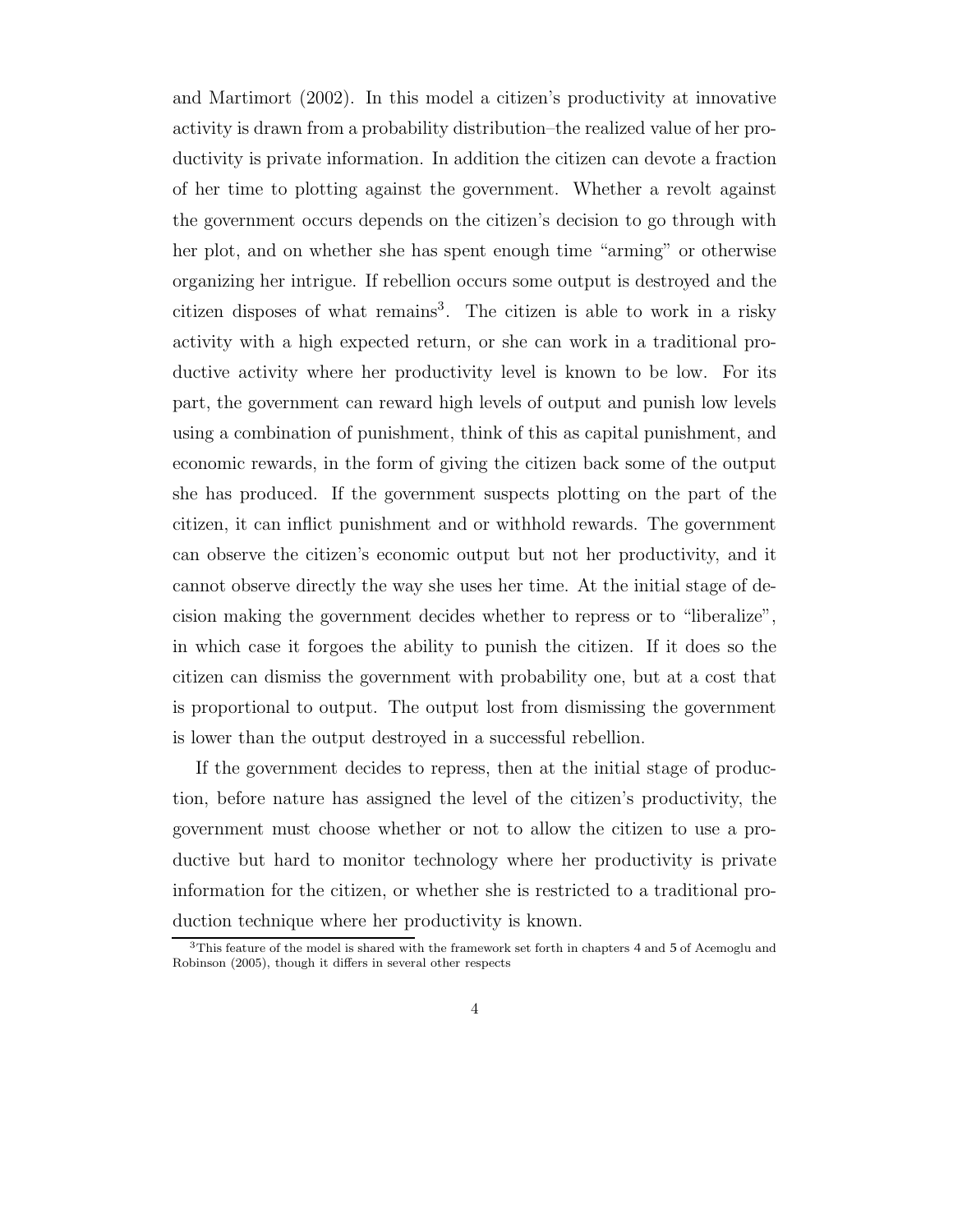#### 1.1 The Model

The preferences of the citizen are:

$$
U_C = t + \eta(\Phi q - t)
$$
  
+  $\alpha \left( \rho(\Lambda q - t) - \pi(t + \rho(\Lambda q - t) + B) - \eta(\Phi q - t) \right)$  (1)

Here q is the output quantity produced by the citizen, all of which is under the control of the government, and t is the consumption alloted to citizens by the government, and  $-B$  is the subjective value of being punished by the government, think of this as the death penalty, so that B is very large compared with the available resources.

Equation (1) says that if the government remains in place and does not punish the citizen she receives the transfer t that the government chooses for her. If she overthrows or expels the government she gets what remains of output, and if she is punished her wellbeing corresponds to −B.

Going through this a bit at a time, the variable  $\alpha$  is an indicator for whether government chooses repressive institutions, with  $\alpha = 1$  indicating that the government selects a repressive system that gives it the option to punish the citizen, while  $\alpha = 0$  means the government relinquishes this capability. In equation (1) we see that if the government chooses not to repress then either the citizen chooses to expel it, setting  $\eta = 1$ , in which case she receives a payoff of  $\Phi q$ , where  $\Phi$  represents the costs of losing the expertise of the government 4 , or the citizen chooses to leave the government in place and accept the transfer the government offers her. If the government does choose to repress then the citizen is either punished,  $\pi = 1$  with a payoff of −B, or she is allowed to remain alive. If she lives she either overthrows the

<sup>4</sup>This can be less benign, it may include the destruction of files and fixtures and other forms of sabotage committed by an outgoing government.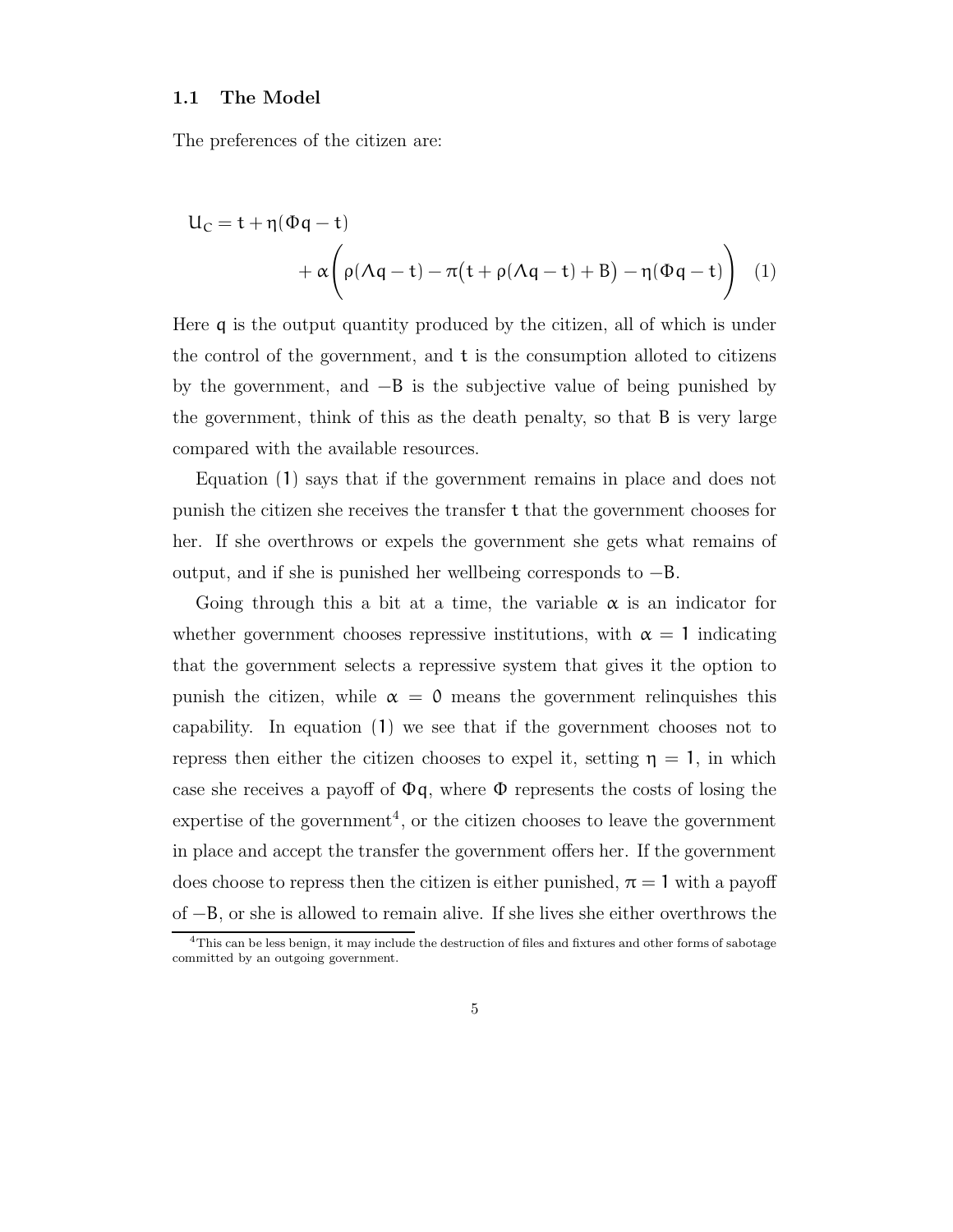government, if she has made the relevant preparations and chooses to rebel, or she accepts the government's transfer of t. In the wake of a successful rebellion the citizen receives all of the surviving output:  $\Lambda q$ , where  $\Lambda$  is the fraction that makes it through the rebellion.

The government's preferences are:

$$
U_G = (1 - \eta)(q - t) + \alpha \left( \eta(q - t) + \pi(t + (\Psi - 1)q + \rho(B + q - t)) - \rho(B + q - t) \right)
$$
(2)

Equation (2) says that if the government liberalizes and the citizen chooses to let it stay in power, or if the government represses, leaves the citizen alive, and it is not overthrown, then it receives what is left of output after the citizen has received a transfer of t. If instead the citizen chooses to expel the government in an unrepressive environment it receives nothing, while in case of an overthrow it is the government that is punished. If a repressive government punishes the citizen the government receives a fraction Ψ of output, while the rest is deemed to be destroyed<sup>5</sup> . I shall assume that:

$$
1 \le \Psi + \Lambda \tag{3}
$$

Equation (3) says that the government prefers to punish the citizen rather than having to appease her.

Now let's consider the sequence of events in more detail.

(1) Government selects the institutional structure, by choosing either  $\alpha = 1$ and retaining the ability to punish the citizen and imposing its choice of productive technology  $\mu$ , or  $\alpha = 0$  and subjecting itself to removal by the citizen, while the citizen is left free to choose ι. As the government chooses

<sup>5</sup>This can also be thought of as encompassing the costs to the government of inflicting punishment.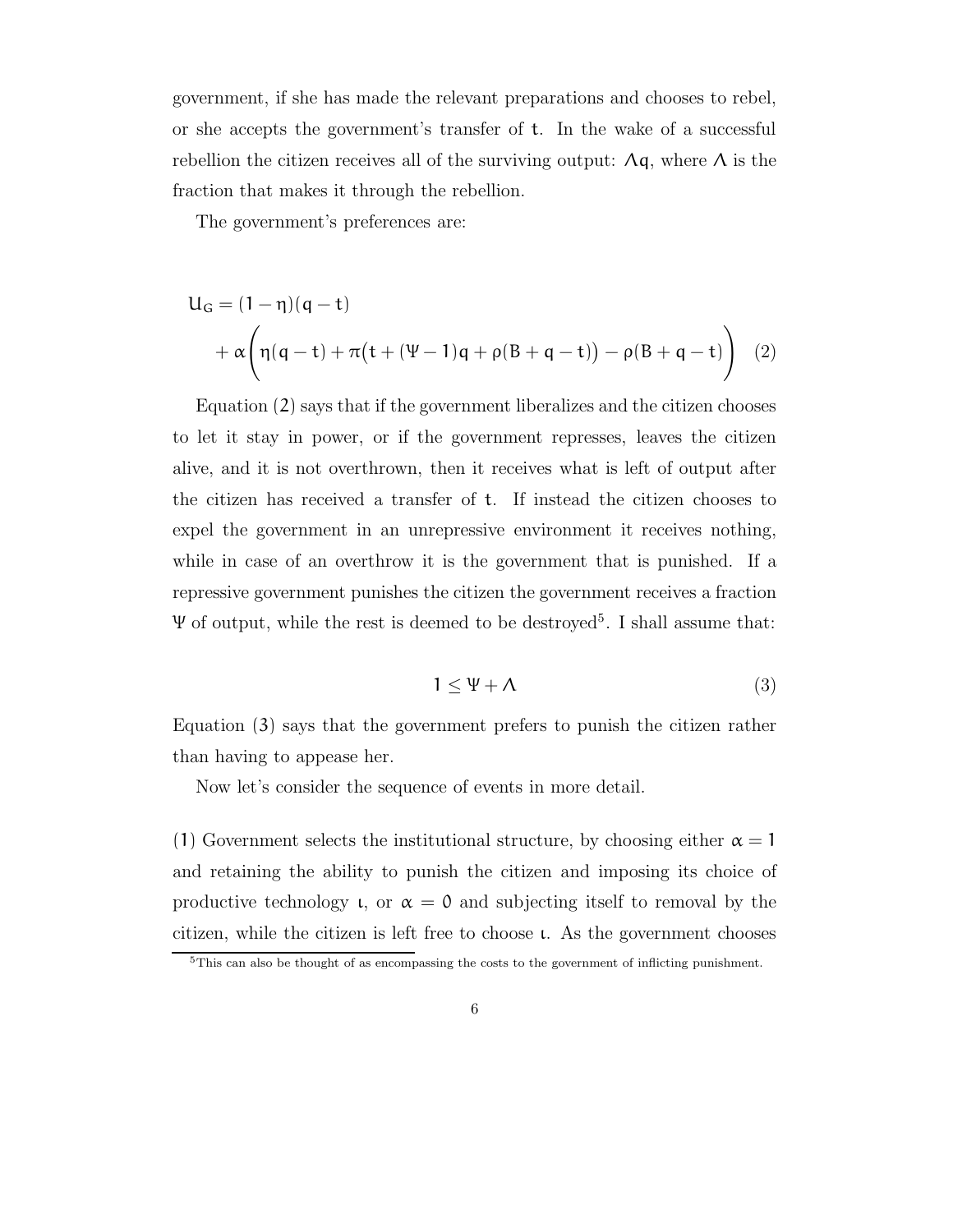G α = 1, ι = 0 α = 1, ι = 1 α = 0 G1 G3 G2

Figure 1: Regime Choice by the Government.

the political and productive regime it does so under uncertainty about the citizen's productivity parameter. The government does know the ex ante probabilities for  $\theta$  and  $\theta$ .

There are two technologies, an innovative technology, indicated by  $\iota =$ 1 that depends on the citizen's productive type  $\theta$  in which the quantity produced is  $q = \theta s$ , where  $s \in [0, 1]$  is the fraction of her time the citizen devotes to production. The second technology, denoted  $\iota = 0$ , delivers a quantity of  $q = \theta_0 s$ , regardless of the citizen's productivity parameter. The parameter  $\theta_0$  satisfies:

$$
\underline{\theta} < \theta_0 < \underline{\theta} + \varepsilon (\bar{\theta} - \underline{\theta}) \tag{4}
$$

This says that the  $\iota = 0$  technology is more productive than a citizen in the  $\iota = 1$  activity if her productivity is low, but it falls short of the expected productivity of a citizen in the innovative industry. Expression (4) also tells us that the  $\iota = 0$  technology is less productive than the high productivity realization of the  $\iota = 1$  process.

The government's stage 1 choice is tantamount to selecting which of three subgames to play,  $G_1$ , in which the government and the citizen interact after the government has chosen a repressive regime with the safe but relatively unproductive  $\iota = 0$  technology,  $G_3$  in which the government represses and imposes the more promising but riskier  $\iota = 1$  technology, and  $G_2$  in which the government chooses to liberalize, leaving the choice of  $\iota$  in the hands of the citizen.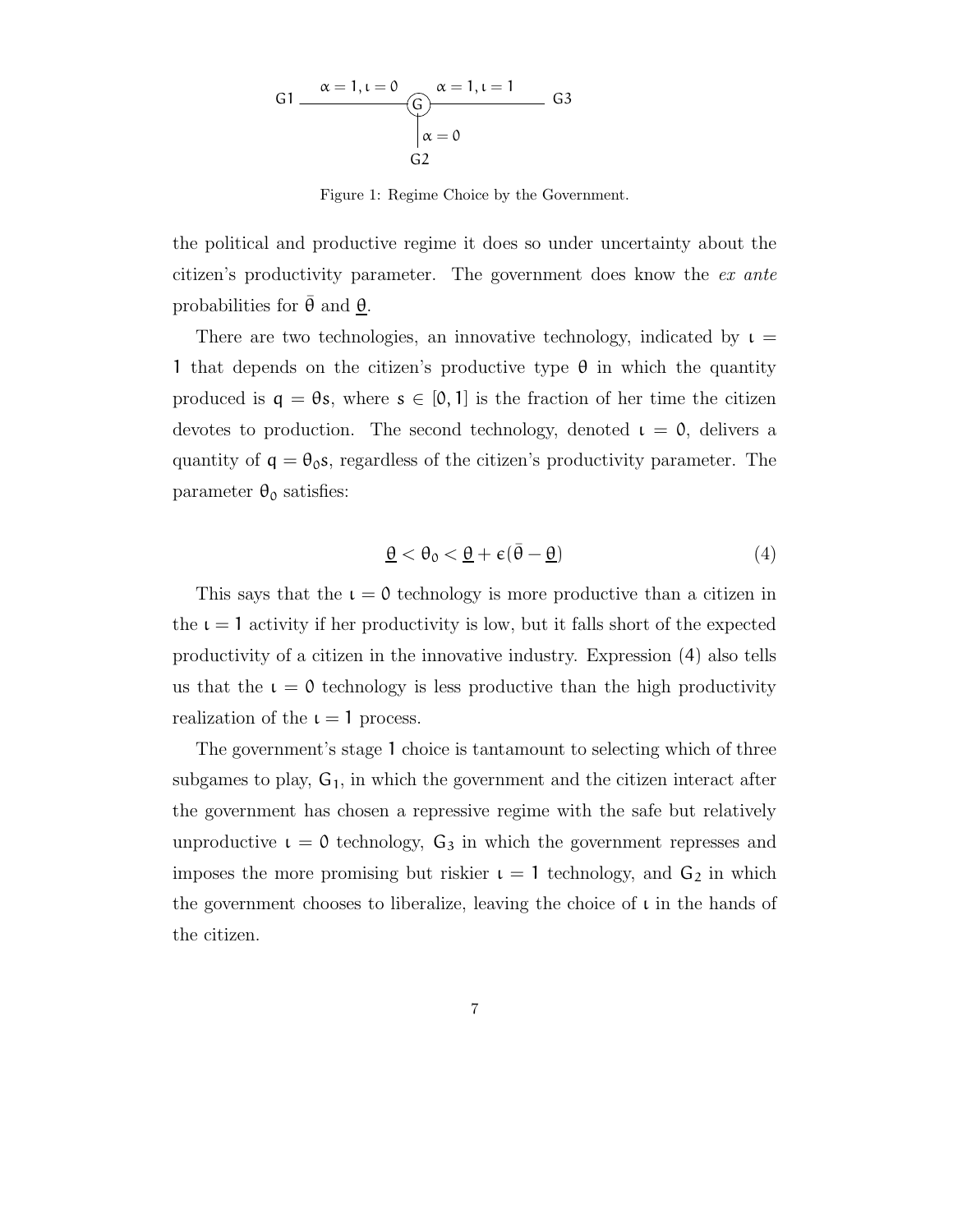(2) Nature chooses  $\theta \in {\{\theta, \bar{\theta}\}}$ . The probability of  $\theta = \theta$  is  $1 - \epsilon$ , while the probability that  $\theta = \bar{\theta}$  is  $\epsilon$ . While these probabilities are common knowledge, the citizen now observes natures choice of  $\theta$ , while the government does not.

Now let's consider the different subgames in turn.



Figure 2: Output Selection with a Repressive Regime. (G1, G3)

 $G_1$  and  $G_3$  in these subgames, once the government has chosen a repressive political regime and it has imposed a technology, nature assigns a type to the citizen, who then makes her stage (3) choice of how to allocate her time, which is divided entirely between production or preparing a rebellion:

(3) If the citizen spends more than a fraction  $1 - \xi$  of her time parparing to rebel she will be able to choose the value of  $\rho \in \{0, 1\}$  at the rebellion stage. If she invests less than  $1 - \xi$  of her time readying a rebellion, then  $\rho = 0$  is her only option. The need to invest at least a fraction  $1 - \xi$  of her time in order to have the option of rebelling is the same regardless of the citizen's productivity level θ.

(4) Once the citizen has made her time allocation decision, the government observes q. At this stage the government updates its beliefs about the citizen's productivity parameter  $\theta$  on the basis of having observed q, and decides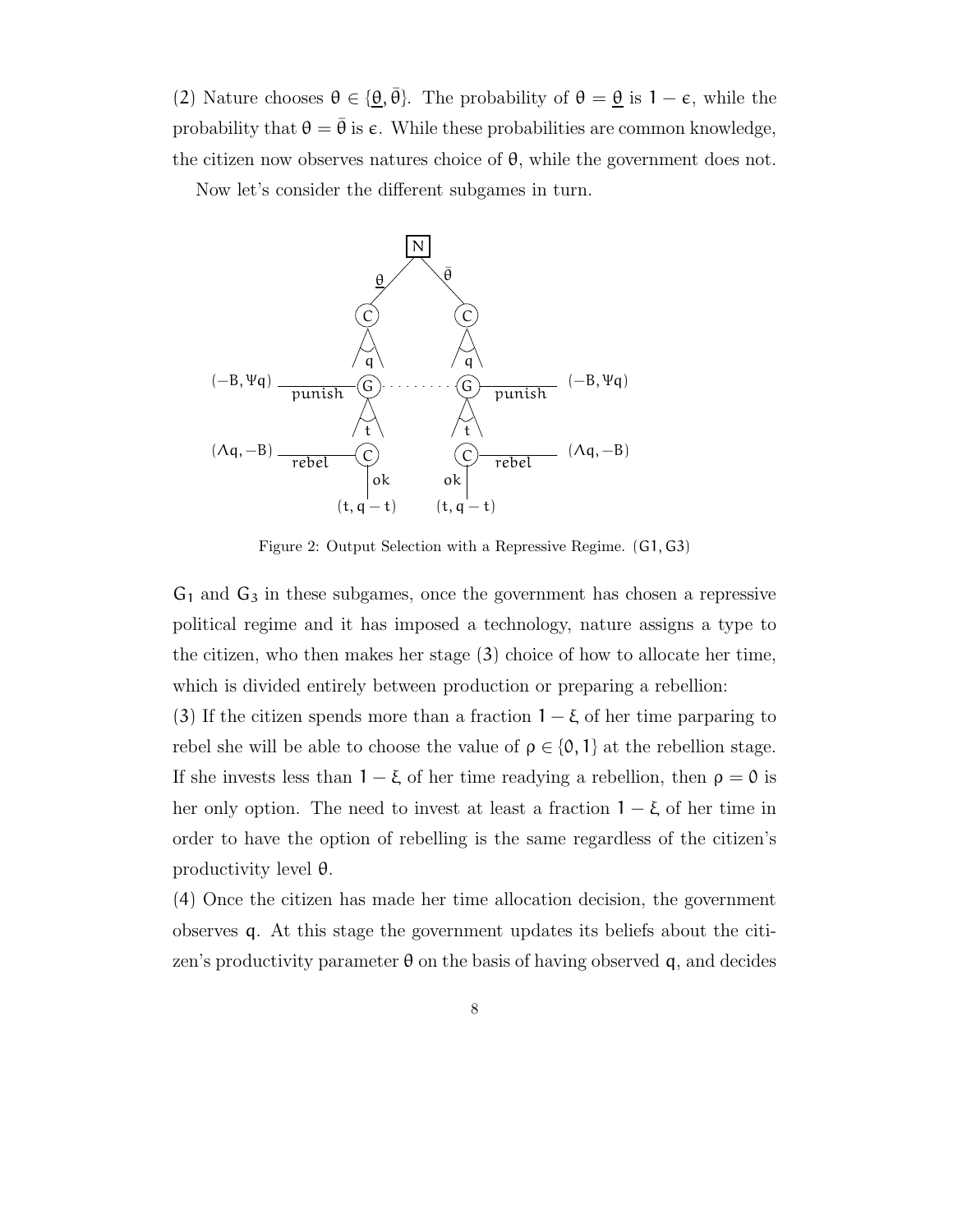whether to punish the citizen, setting  $\pi = 1$  and receiving a terminal payoff of  $\Psi q$ . If the government chooses  $\pi = 1$  the citizen's payoff is  $-B$  and the decision making comes to an end.

(5) If the government chooses not to punish, so that  $\pi = 0$ , the government proffers a transfer t to the citizen.

(6) At this stage the citizen either accepts the transfer of t, or does away with the government. She can only avail herself of the option of overthrowing the government if she spent at least a fraction  $1 - \xi$  of her time preparing for rebellion during the production stage. Remember that if the citizen is punished at stage (4) then stages (5) and (6) do not occur.

If at stage  $(6)$  the citizen accepts t then her payoff is t while the government receives a payoff of  $q - t$ . If in contrast the citizen rebels the government's payoff is  $-B$ , while the citizen garners a payoff of  $\Lambda q$ .

 $G_2$  In this subgame the government has chosen to liberalize, with  $\alpha = 0$ . Now, at stage (iii) the citizen chooses the technology,  $\iota = 0$  or  $\iota = 1$ , and decides how to allocate her time between production and preparing a rebellion, as under a repressive regime, but see the discussion at stage (vi). (iv) Once the citizen has made her time allocation decision, the government

observes q. At this stage the government updates its beliefs about the citizen's productivity parameter  $\theta$  on the basis of having observed q.

 $(v)$  Having updated its beliefs, the government next chooses a transfer t to proffer.

(vi) At this stage the citizen either accepts the transfer of t, or does away with the government. If she accepts the transfer her payoff is t while the government pockets  $q - t$ . If she expels the government her payoff is  $\Phi q$ while that of the government is  $\mathfrak{0}$ .

The citizen could also avail herself of the option of rebellion, provided she spent at least a fraction  $1 - \xi$  of her time preparing for rebellion during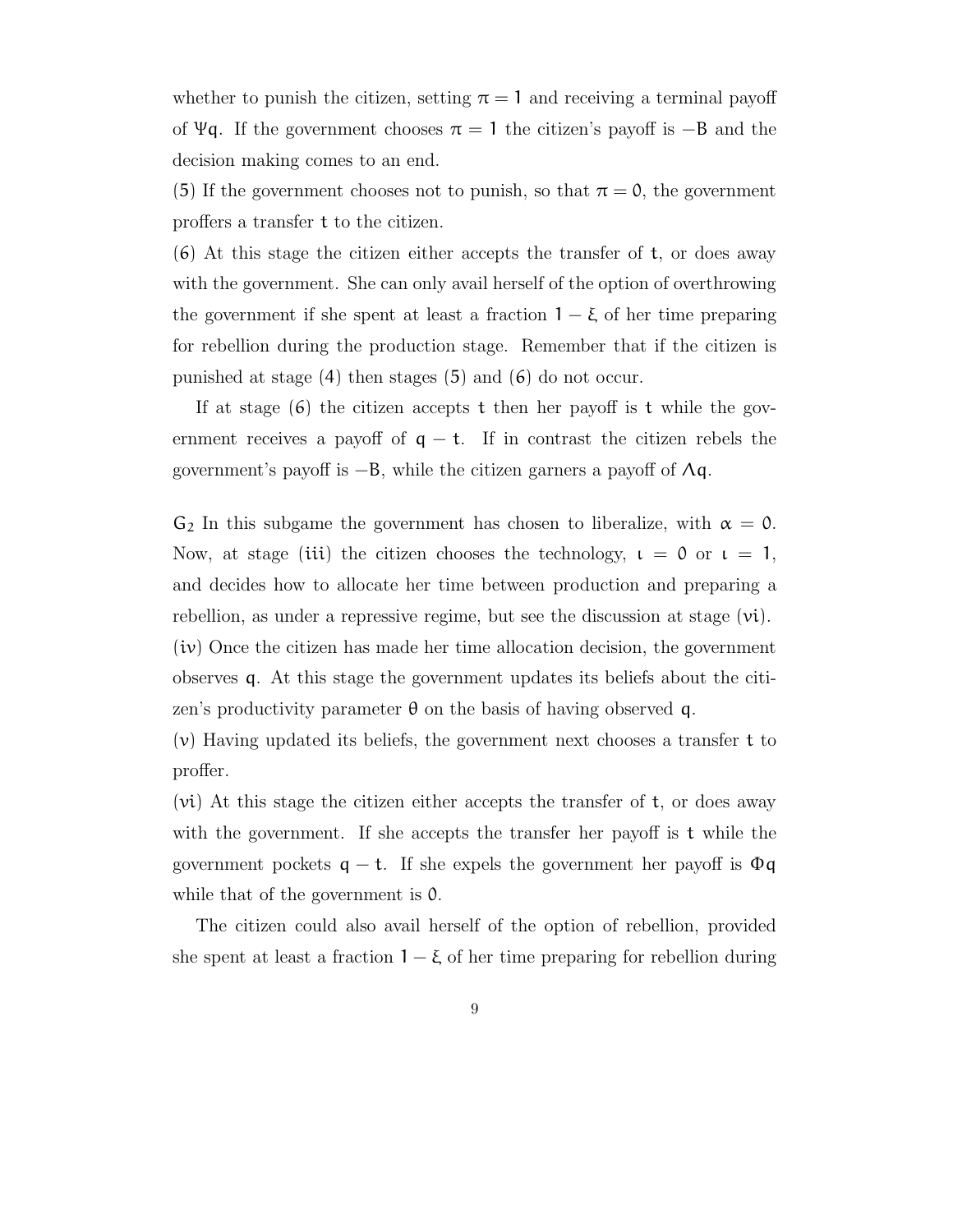

Figure 3: Output Selection with an Open Regime. (G2)

the production stage. However, if the citizen rebels against a non-repressive government her payoff is  $\Lambda q$ . It seems reasonable that even the most chad infested, litigation ridden election will still result in less destruction than an armed rebellion, so I impose the condition:

$$
\Lambda < \Phi \tag{5}
$$

Hence, rebellion against a non-repressive regime is strictly dominated.

The following tables summarize the symbols used in the model. Firstly there are the strategic variables chosen by the government: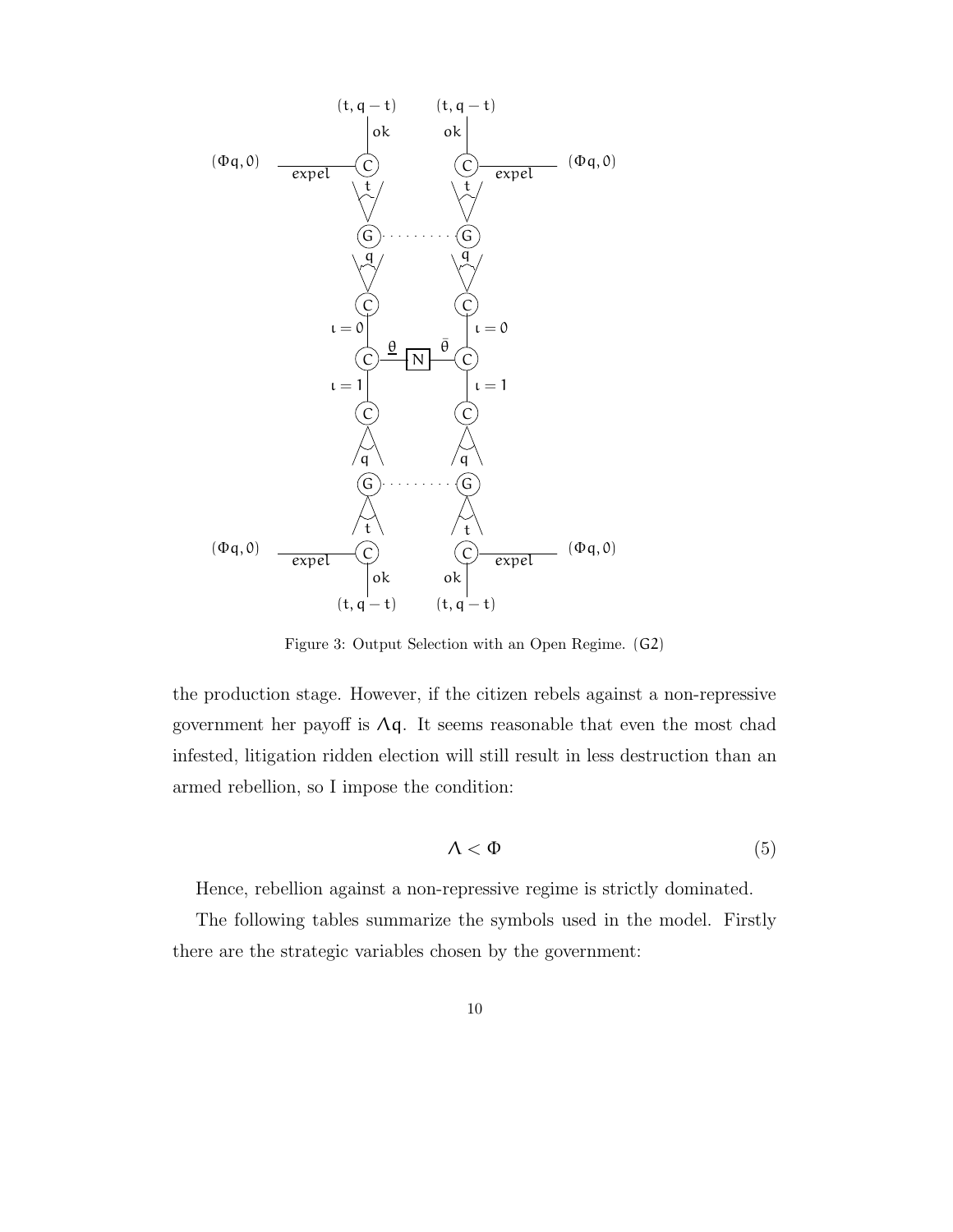- $\alpha$  G's binary choice of regime type.
- $\iota_{\mathsf{G}}$  G's binary choice of production technology (when  $\alpha = 1$ ).
- $\pi$  G's binary decision whether to punish.
- t | G's non-negative transfer to C (when  $\pi = 0$ ).

The citizen can choose the following variables:

- $\iota_{C}$  C's binary choice of production technology (when  $\alpha = 0$ )
- $\rho$  C's binary choice whether to rebel.
- $η \mid$  C's binary choice whether to expel the leader (when  $α = 0$ ).
- q C's production decision.

In the  $\alpha = 1$  regime, the time C does not spend on production is spent preparing to rebel.

The following variables are parameters of the model:

- $\epsilon$  The probability nature chooses  $\theta = \bar{\theta}$ .
- $\theta_0$  The productivity parameter for the  $\iota = 0$  technology.

 $\bar{\theta}$  The high value for the  $\iota = 1$  productivity parameter.

 $θ$  The low value for the  $ι = 1$  productivity parameter.

−B The punishment payoff.

- Φ the fraction of output not lost when the government is expelled.
- $\Lambda$  the fraction of output not lost when the government is overthrown.
- Ψ the fraction of output not lost when the citizen is punished.

I impose the following condition on the punishment payoff:

$$
-B < -\frac{2\bar{\theta}}{\epsilon} \tag{6}
$$

being punished is "a very bad thing".

Finally we denote the information set for the government at stage 1 of the game by  $\mathfrak{I}_1$ , while it's information set at stages (4A) and (5) is  $\mathfrak{I}_4$ . Likewise, let  $\mathcal{R}_3$  denote the citizen's information set at stage 3, while  $\mathcal{R}_6$  is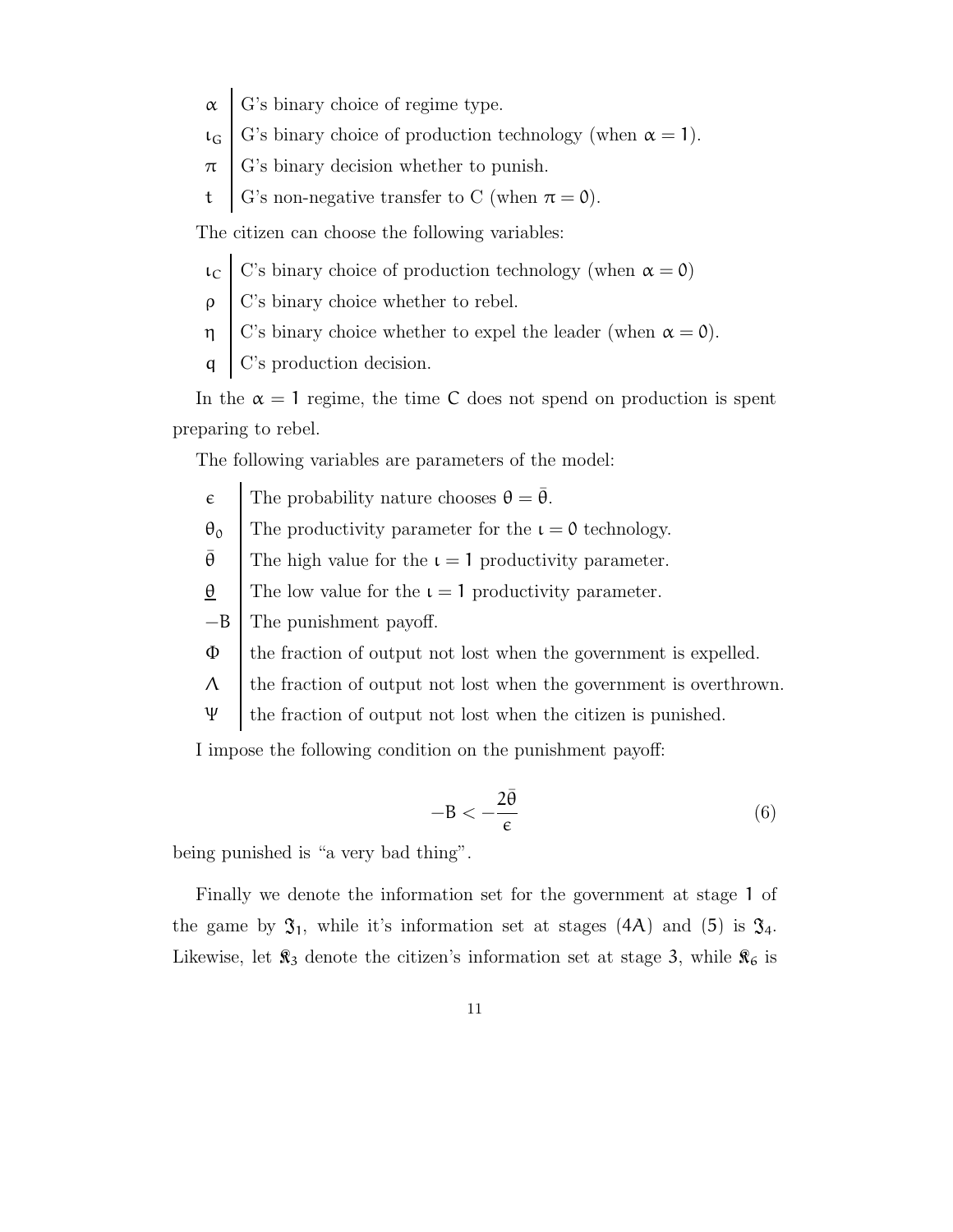her information at stage 6 if it is reached. In contrast with the government the citizen observes  $\theta$ , so her only source of uncertainty at stage 3 arises from not knowing what policies, t and  $\pi$ , the government will select. At stage 6 she knows the entire state of the system.

A strategy for the government is a set of contingent plans setting forth how the government will choose  $\alpha$ , and if it selects  $\alpha = 1$ , how it will choose **t** at stage 1 given  $\mathfrak{I}_1$ , and how it will choose  $\pi$  at stage (4a) (when  $\alpha = 1$ ), and how it will select t at stage (5) (provided  $\alpha \pi \neq 1$ ) contingent on  $\mathfrak{J}_4$ .

I will denote this as:

$$
\sigma_{\mathbf{G}} \equiv \begin{pmatrix} \alpha^* \\ \iota_{\mathbf{G}}^* \\ \pi^* \\ \mathbf{t}^* \end{pmatrix} \tag{7}
$$

A strategy for the citizen is a similar set of plans that depend on her information at stage 3, for the choice of q, (and of  $\iota$  if  $\alpha = 0$ ) and at stage 6, for the selection of η and ρ:

$$
\sigma_{\rm C} \equiv \begin{pmatrix} \iota_{\rm C}^* \\ q^* \\ \eta^* \\ \rho^* \end{pmatrix} \tag{8}
$$

Definition: A perfect Bayesian equilibrium (Fudenberg and Tirole, 1991) to this game consists of a pair of strategies  $\sigma_G$  and  $\sigma_C$ , and a set of beliefs at each decision node, such that:

(a)  $\alpha^*,$  and  $\iota_G^*$  solve (9):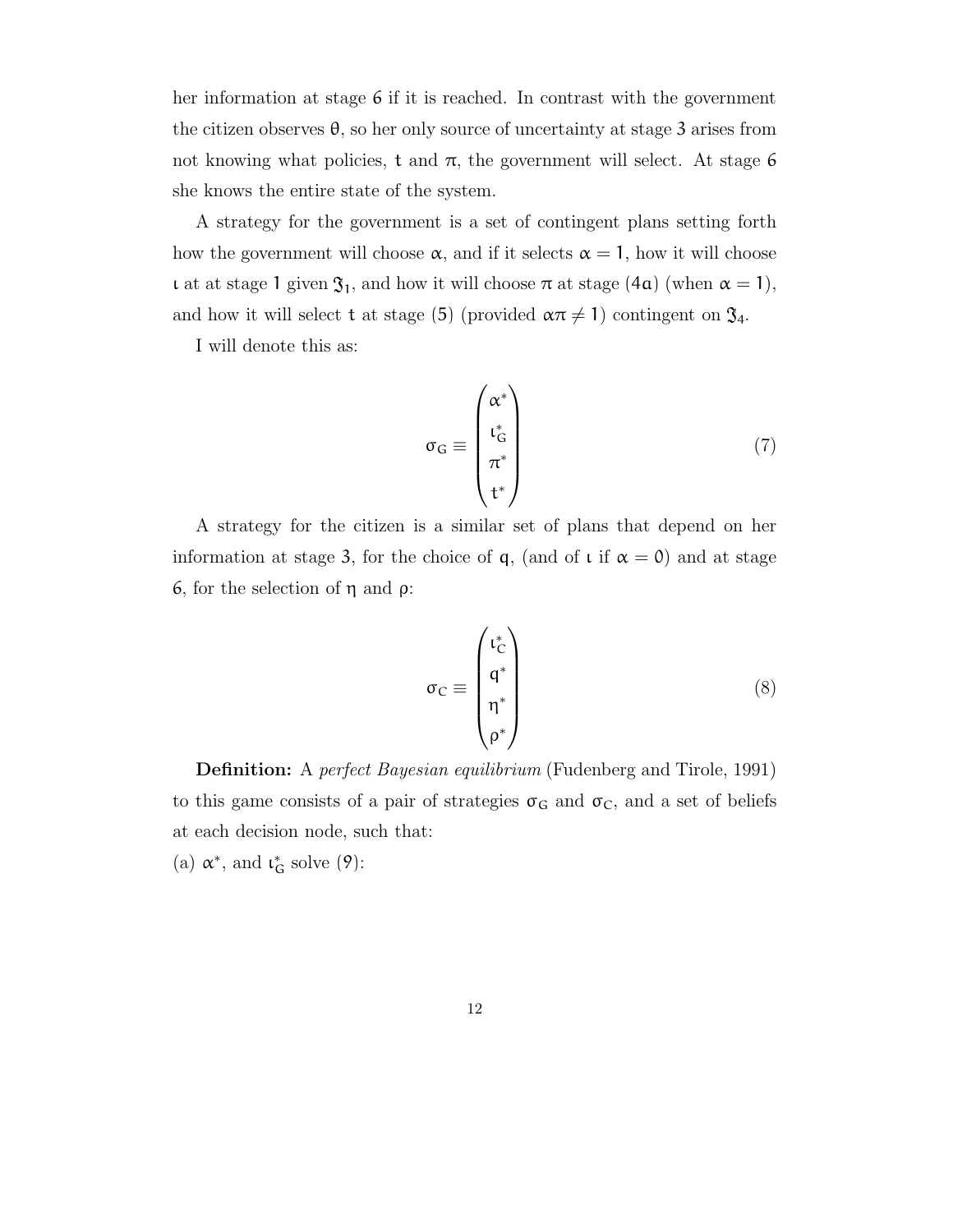$$
Max \ E\{(1-\alpha)(1-\eta)(q-t) + \alpha(\pi \Psi q + (1-\pi)(1-\rho)(q-t) - (1-\pi)\rho B)|\mathfrak{F}_1\} (9)
$$

(b)  $\mathfrak{q}^*$  and  $\iota_{\mathbb{C}}^*$  solve  $(10)$ :

$$
\underset{q,t_{C}}{\text{Max}}\ E\{(1-\alpha)\big(t+\eta(\Phi q-t)\big)+\alpha\bigg((1-\pi)\big(t+\rho(\Lambda q-t)\big)-\pi B\bigg)|\Re_{3}\}
$$

subject to

 $q \leq \theta_0 + ((1 - \alpha)\iota_C + \alpha\iota_G)(\theta - \theta_0)$  (10)

(c) if  $\alpha = 1$  then  $\pi^*$  solves (11):

$$
Max \ E\{\alpha\left(\pi(\Psi q - (1-\rho)(q-t)+\rho B) + (1-\rho)(q-t)-\rho B\right)|\mathfrak{Z}_{4}\} (11)
$$

(d) t ∗ solves (12):

$$
\mathsf{Max}_{t} E\{ (1-\alpha)(1-\eta)(q-t) + \alpha(1-\pi)((1-\rho)(q-t) - \rho B)|\mathfrak{F}_{4} \} (12)
$$

(e) if  $\alpha = 0$  then  $\eta^*$  solves (13):

$$
\underset{\eta}{\text{Max}}\,\left((1-\eta)t+\eta\Phi q\right) \tag{13}
$$

(f) If  $\xi \theta < q$  then  $\rho^* \equiv 0$ , while if  $q \leq \xi \theta$  and  $\alpha = 1$  then  $\rho^*$  solves (14):

$$
\mathop{\rm Max}_{\rho} (1 - \pi) \big( (1 - \rho)t + \rho \Lambda \mathfrak{q} \big) \tag{14}
$$

Beliefs, expressed as a probability distribution over decision nodes in the same information set, reflect the strategies used by the other player and satisfy Bayes' rule when this is decisive.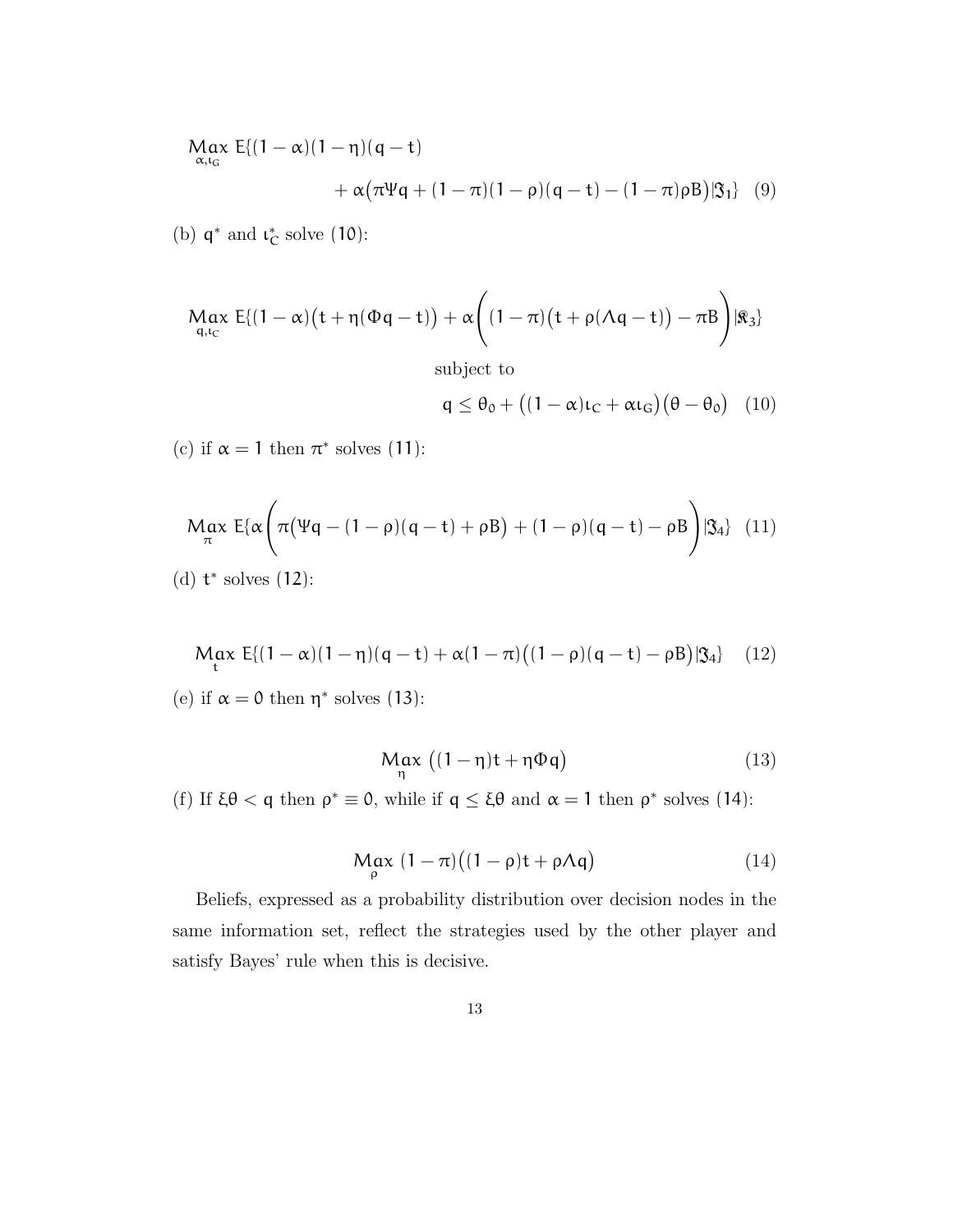#### 1.2 Equilibrium

A central feature of the game set forth in the previous section is the government's fear that under the repressive regime, with  $\alpha = 1$ , the citizen is dividing her time between production and preparing a rebellion. In equilibrium producing an output below  $\xi \theta$  is a risky undertaking that can result in being punished. This threat terrorizes most citizens into dedicating their time to meeting production quotas, rather than preparing a rebellion. However, if the technology is sufficiently heterogeneous, any production level high enough to ensure the high productivity types are not preparing a rebellion is too high for the low productivity types to meet, even if they were to dedicate their entire time to doing so. The result is that in the equilibrium considered here nothing the low productivity types do can completely remove the threat of punishment once the government has selected the  $\iota = 1$  technology. This leaves the regime to choose between a high probability of inflicting costly punishment or having to revert to the transparent technology, setting  $\iota = 0$ , with a lower expected productivity. Either option reduces the expected rents for the repressive regime, and both make liberalization a relatively more attractive option.

In the appendix I identify a perfect Bayesian equilibrium for this model, though I do not fully characterize the set of all such equilibria. The following result characterizes the government's equilibrium choice of regime type:

Corollary to Proposition 1: The government's choice of  $\alpha^*$  consistent with the perfect Bayesian equilibrium set forth in Proposition 1 (stated and proved in the appendix) is:

$$
\alpha^* = \begin{cases} 1 & \xi \le \frac{\theta}{\overline{\theta}} \text{ and } 1 - \Phi < \tau_H \\ 1 & \frac{\theta}{\overline{\theta}} < \xi \text{ and } 1 - \Phi < \tau_L \\ 0 & \text{otherwise} \end{cases}
$$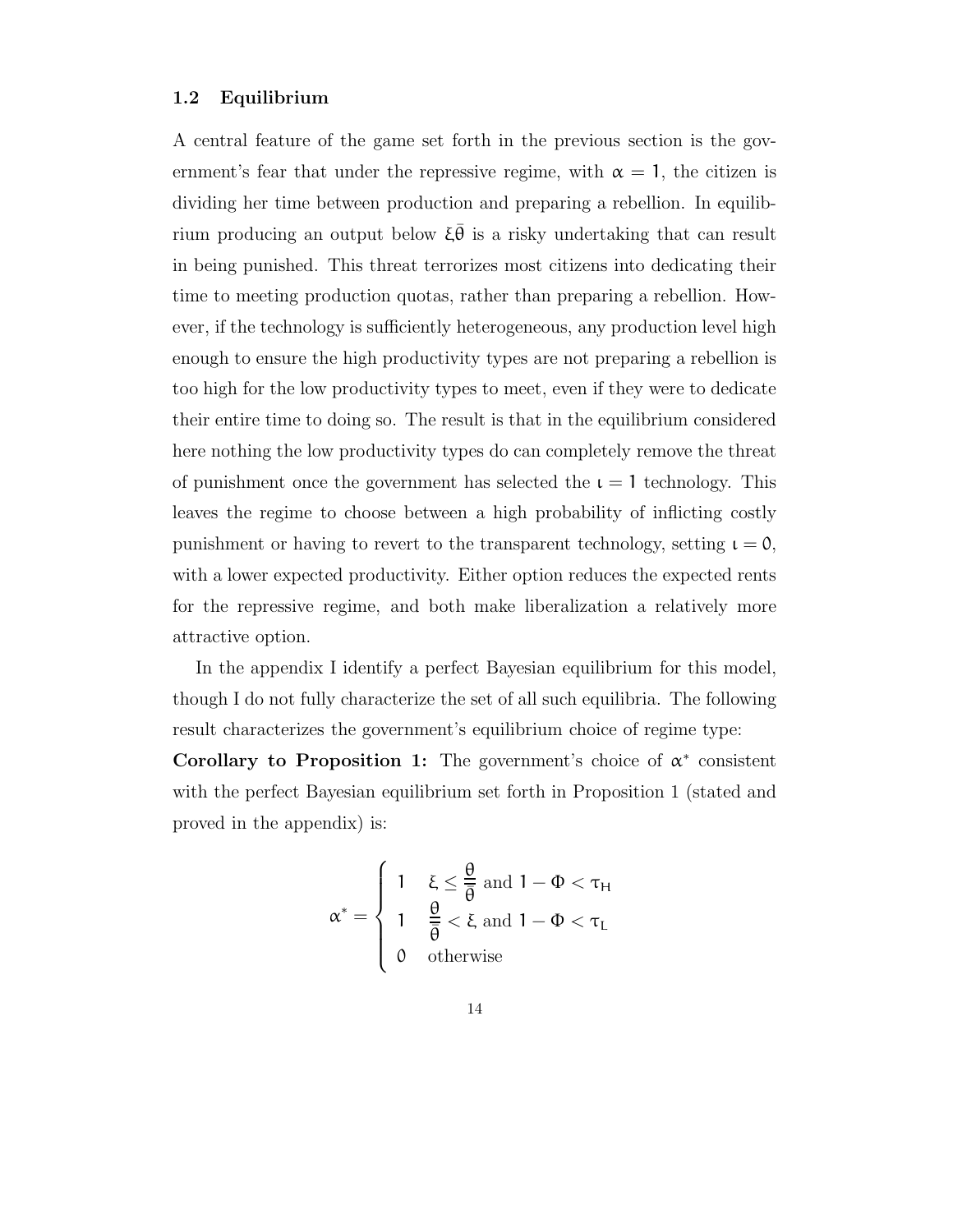where

$$
\tau_H = \frac{\left(\underline{\theta} + \varepsilon(\bar{\theta} - \underline{\theta})\right)}{\theta_0 + \varepsilon(\bar{\theta} - \theta_0)} > \frac{\left(\Psi \underline{\theta} + \varepsilon \omega(\bar{\theta} - \Psi \underline{\theta})\right)}{\theta_0 + \varepsilon(\bar{\theta} - \theta_0)} = \tau_L
$$

while:

$$
\omega = \frac{\epsilon (B + \underline{\theta}) - (1 - \Psi)\underline{\theta}}{\epsilon (B + \Psi \underline{\theta})} \in (0, 1)
$$
\n(15)

**Proof:** This is a corollary to Proposition 1, which is stated and proved in the Appendix.

An important role is played in this model by beliefs. While the citizen knows her type throughout the game, the government must form an inference about this quantity. As in all perfect Bayesian equilibria the government applies Bayes rule whenever this is relevant. Moreover, there are a set of out of equilibrium moves in which q either reveals the citizen's type or in which it is so high, or so low, that the government can infer that whatever the citizen's type she is either certain to pose a threat, or certain not to.

This leaves us with the government's beliefs about the citizen's type for "ambiguous" out of equilibrium output quantities, for which the high productivity types are able to rebel while the low θ citizens are not:

$$
\xi \underline{\theta} < q < \min\{\underline{\theta}, \xi \bar{\theta}\} \tag{16}
$$

While there is a voluminous literature on out of equilibrium beliefs offering various "refinements", a defining characteristic of repressive regimes is their seeming paranoia. We might expect this paranoia to express itself in precisely the cases in which rational inference, as represented by Bayes' rule, fails, that is, in the interval represented by (16). The paranoia that characterizes autocratic leaders is legendary. A consideration of this equilibrium suggests that such paranoia might also be strategically important. What is really important about out of equilibrium beliefs in this model is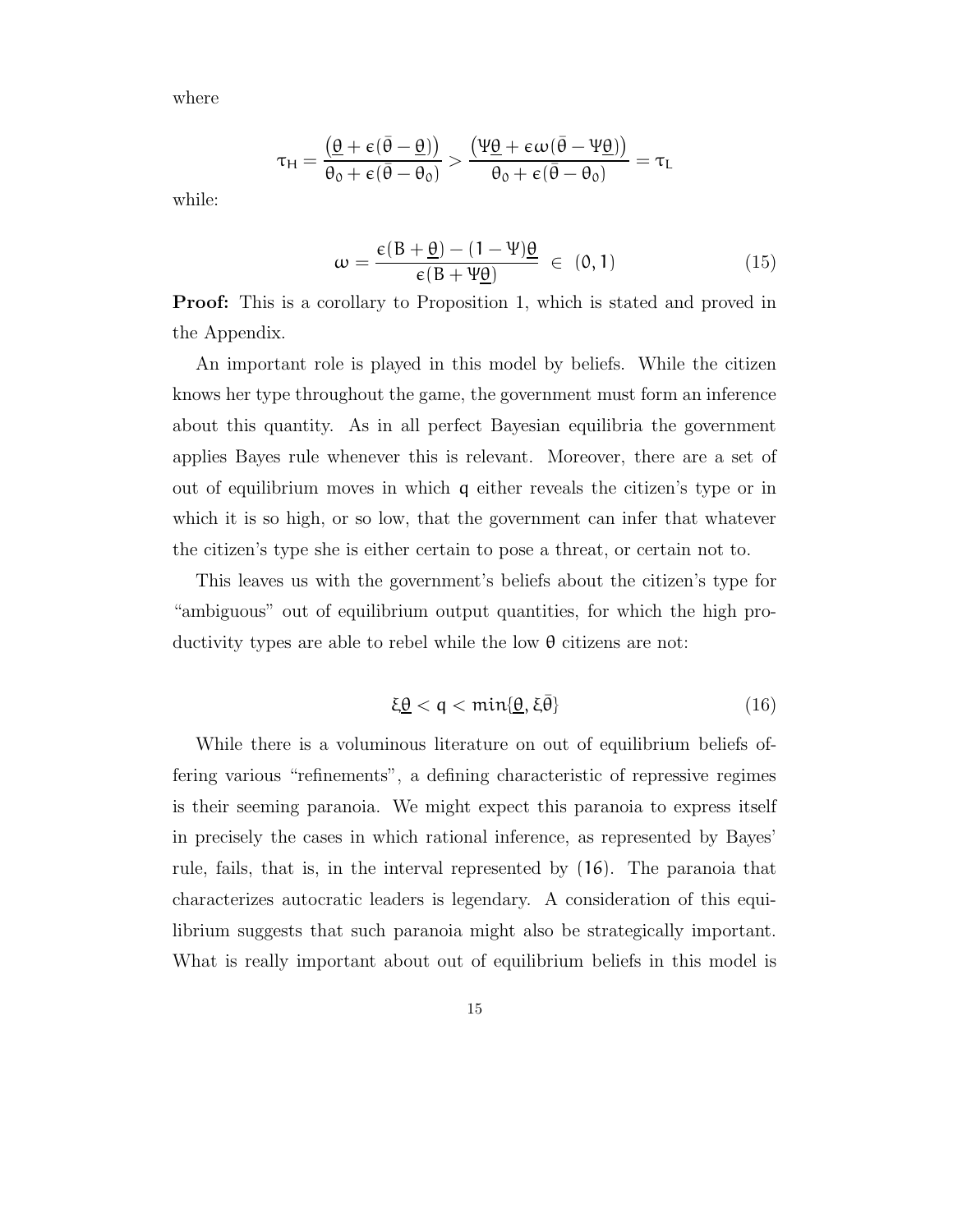not that the government would actually hold them–after all out of equilibrium moves never happen in equilibrium! The key is rather that the citizen believes that the government will hold these beliefs. Thus we might expect autocrats to want people to believe that they suffer from a sort of controlled paranoia–updating according to Bayes rule when possible, but falling back on pessimistic conjectures about the nature of citizens who defect from equilibrium. Of course, autocrats who actually tend to hold such suspicious beliefs will also be autocrats who tend to survive. In the perfect Bayesian equilibrium set forth in the appendix the government assigns a probability of  $\epsilon$  to an out of equilibrium quantity that deviates into the range corresponding to (16) comes from dangerous high productivity type who is ready to rebel, just as "Uncle Joe" would have suspected.

## 2 Discussion

The government seeks to exploit the maxim "the devil makes work for idle hands<sup>"6</sup>: the government would like to ensure citizens work hard enough to preclude their preparing a rebellion. When the ratio of low productivity to high productivity θ  $\frac{dS}{d\theta}$  is high, so that uncertainty about  $\theta$  is relatively unimportant, then the limiting equilibrium set forth in the appendix makes it nearly certain that both types of citizen will produce enough to rule out the possibility of overthrowing the government, and the government's rents from having a repressive regime are high. Although there is some loss in expected output from the government not directly observing the value of  $\theta$ before it imposes its choice of technology, once it has chosen, the repressive government captures all of the potential surplus.

In contrast, the combination of a repressive regime with a harder to monitor technology, represented by a low θ  $\frac{dS}{d\theta}$  ratio, results in a less efficient outcome.

<sup>&</sup>lt;sup>6</sup>In this case of course, one might better think of the devil as the regime!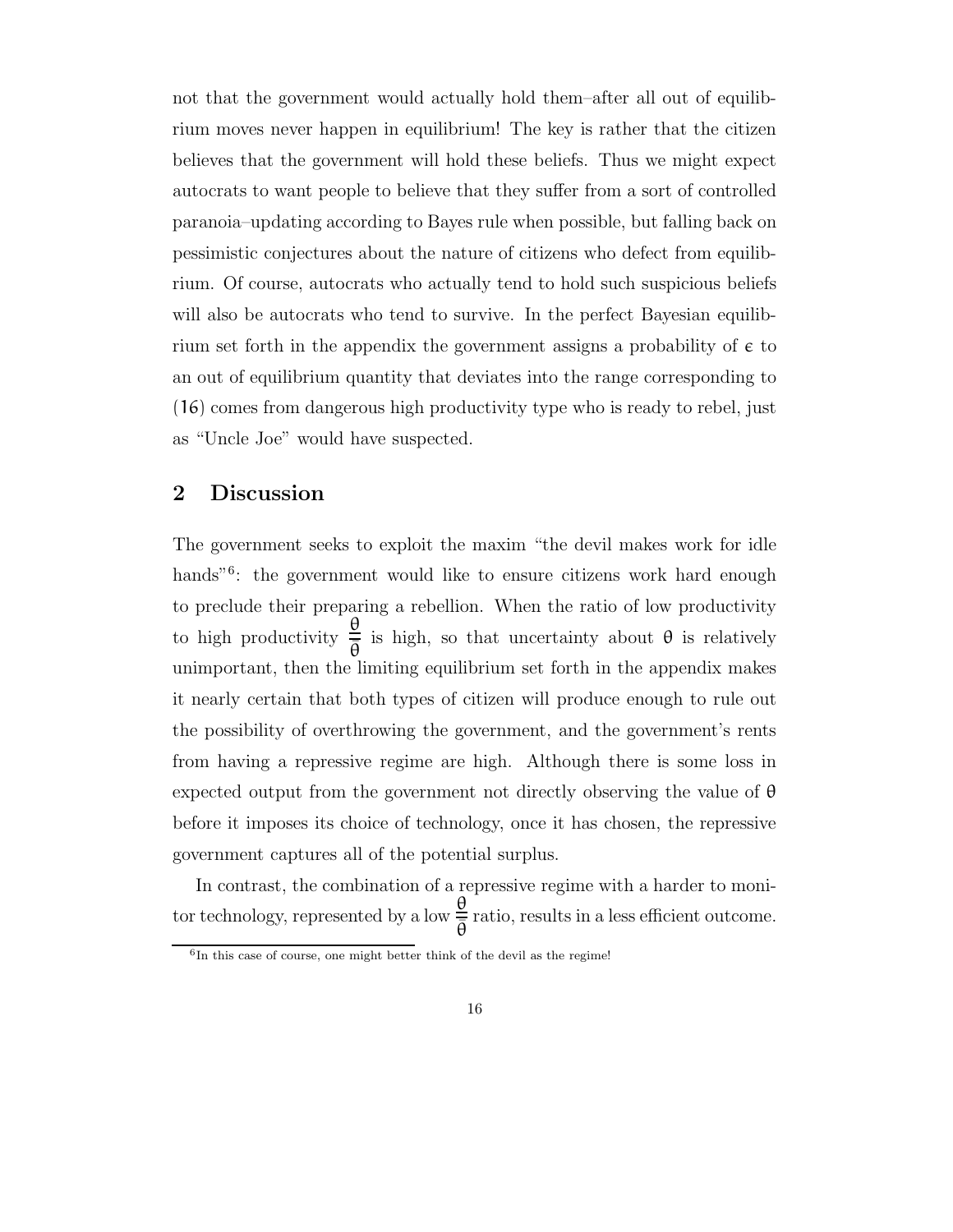The government's mixed punishment strategy puts all of the low productivity types at risk, and a fraction of the high productivity types pool with the low types. This limits output, and so rents for the government, and it also confronts the government with a non-trivial risk of being overthrown. Alternatively the government may opt for the less productive but easy to monitor "backstop" technology  $\iota = 0$ . Both of these options are less lucrative than adopting an easy to monitor technology, and so both result in a lower threshold for liberalizing, that is, for setting  $\alpha = 0$ .

While the features of the model are somewhat stark the substitutability of effort between rebellion and production is a feature one encounters in the real world. The essential idea is that the freedom to engage in hard to monitor economic activities also confers the freedom to work against the government. An economy in which hundreds of thousands of high school students are instructed in chemistry every year, and in which chemical fertilizer can be bought in large quantities without a special license and background check is an environment in which the Oklahoma City bombers of 1995 can blow up the largest government office building in that state. When box cutters are for sale, and when people are free to contract for flying lessons<sup>7</sup> the September 11, 2001 murders can take place. The simple economic freedoms that one readily takes for granted can be easily converted to sinister purpose by those with the time and determination to do so. Consider the measures needed to suppress such activities–a license to haul fertilizer? A background check to buy boxcutters? An environment in which Steve Jobs and Steve Wozniak can found Apple Computer in Jobs's parents' garage is an environment in which antigovernment plotters can conspire and prepare bombs, recruit followers, and launch a rebellion. In a free society there are thankfully few people willing to take up such a cause–a group large enough to prepare a secret rebellion would do better to organize a 527 committee and start a viral marketing campaign

<sup>&</sup>lt;sup>7</sup>In the future students may need at least to feign interest in the procedures for landing.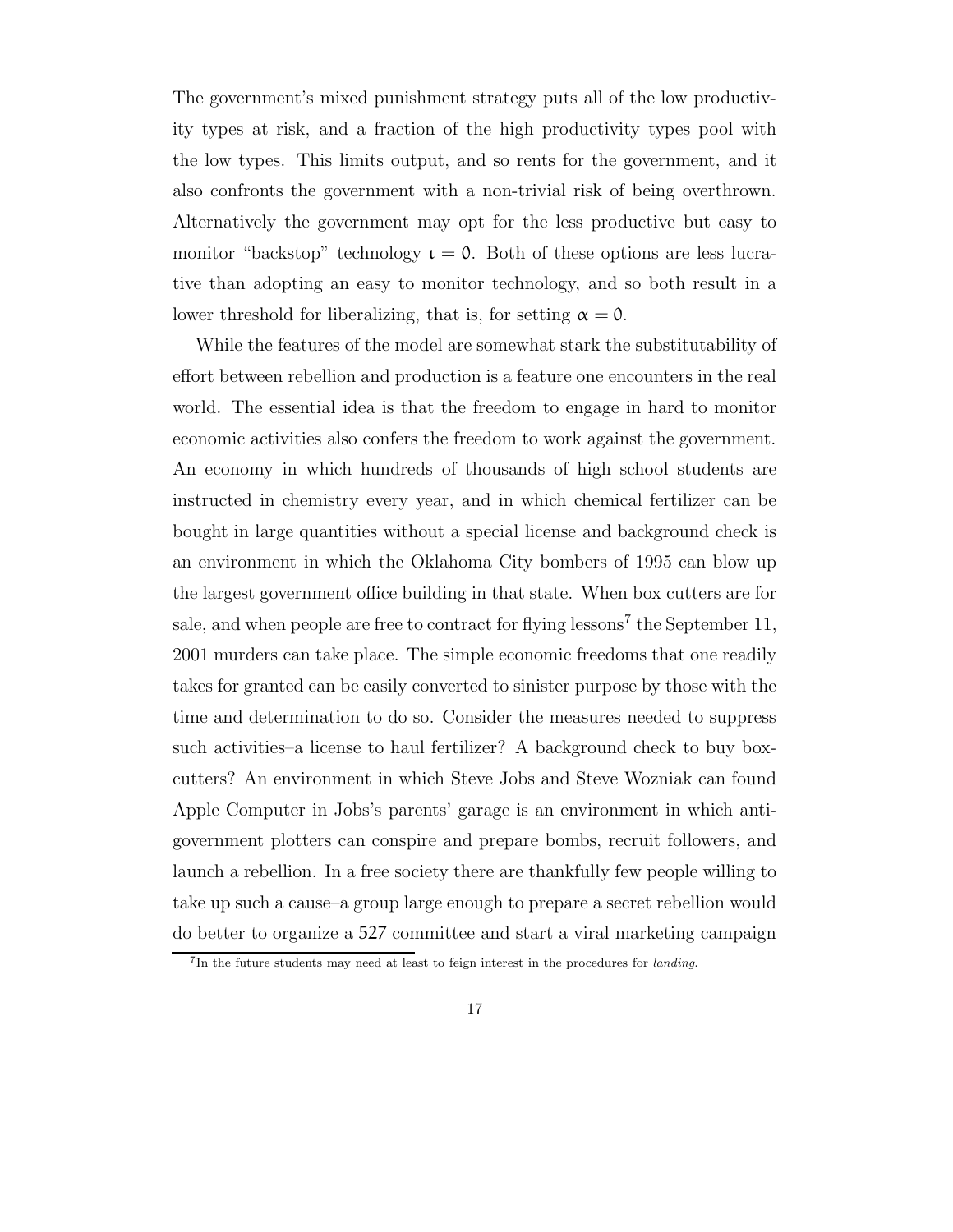for their pet idea. But a repressive government that does not exercise careful vigilance may find itself faced not with a few disgruntled sociopaths the likes of the Oklahoma City conspirators but with an insurrection of tens of thousands of individuals.

The seemingly pathological suspicion with which most authoritarian regimes view activities that permit access to weapons, contact with foreigners, or the ability to travel within a country may be perfectly well founded on the possibility that these activities could mask anti-regime activities. While shepherds in the Pyrenees and fisherman along the English Channel have for centuries exploited synergies between their official occupation and smuggling, a repressive regime (consider Vichy France) will tend to heavily restrict or completely outlaw their legal activities for fear that they are being used to cloak preparations to overthrow the government.

Of course, some activities are easier to monitor than others, and this is what the ratio θ  $\frac{d}{d\theta}$  in the model is meant to capture. In particular, many of the activities associated with technical innovation and commerce, especially international commerce, will be very hard for an authoritarian government effectively to keep tabs on, and these correspond to a technology with a low θ  $\frac{dS}{d\theta}$  ratio. On the other hand, we might expect that extractive activities, such as pumping oil from known reserves, or mining known deposits, or harvesting old growth timber in the rain-forests of Indonesia<sup>8</sup> will be relatively easy for the authorities to track, so that the ratio θ  $\frac{\Sigma}{\overline{\theta}}$  will rise closer to 1. However, other easy to monitor activities, such as certain occupations in traditional agriculture will also be easy to monitor, while some extractive activities, such as oil exploration, will be hard to track.

The tendency for oil exporting countries to exhibit "Dutch disease", in which export oriented manufactures suffer, is widely noted, as is a tendency for resource exporters to give short shrift to education Humphrey's, Sachs and

<sup>8</sup>This last is the focus of Ross (2001).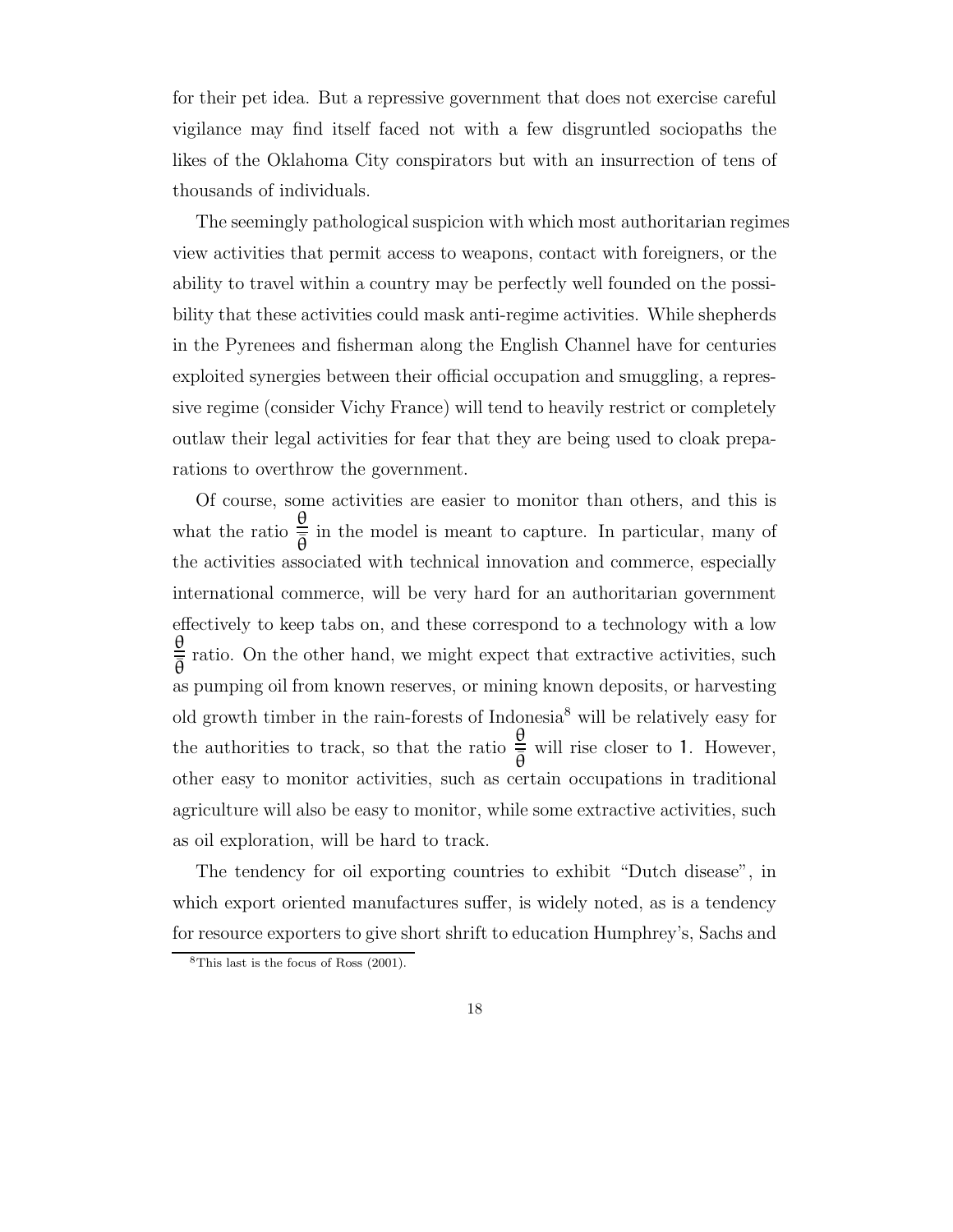Stiglitz (2007). While in the case of it's eponymous country Dutch disease is likely the result of exchange rate appreciation, one notes that authoritarian regimes looking to stay in control would likely resist the emergence of new industries, and the expansion of education, given they would make surveillance more difficult. Likewise, cultivation on large estates that makes inefficient use of landless laborers is likely easier to monitor than small individual land holdings, offering a new perspective on Robinson's argument that small coffee growers in Costa Rica have been a mainstay of that country's democracy. More generally, we might expect authoritarian regimes to have been more resistant to the expansion of agriculture to remote venues that are harder to monitor and control. Indeed, Britain's North American colonies of a quarter millennium ago were given considerable economic autonomy, and used the opportunity to prepare a rebellion.

Likewise, the model set forth here is consistent with regimes that remain authoritarian despite asymmetric information imposing intrusive controls on innovative economic activity. The extreme form of this is illustrated in Solzhenitzyn's novel First Circle in which research scientists work inside a prison, so that Stalin's henchmen can keep them under constant surveillance. However, the tendency for authoritarian regimes to place nearly crippling controls on any sort of innovative or independent economic activity is widespread. This corresponds to the cases in the model in which θ  $\frac{1}{\bar{\theta}}$  is small, but not so small that the regime actually liberalizes.

## The "Transparency Curse" and Innovation.

While there is no presumption that information issues have become more intensive over time–hunting and gathering activities are notoriously complex, while assembly line work is infamous for its repetitive drudgery, it is likely that innovative activities are harder to monitor, if only because they are intrinsically novel. Moreover, the entrepreneurial process of translating new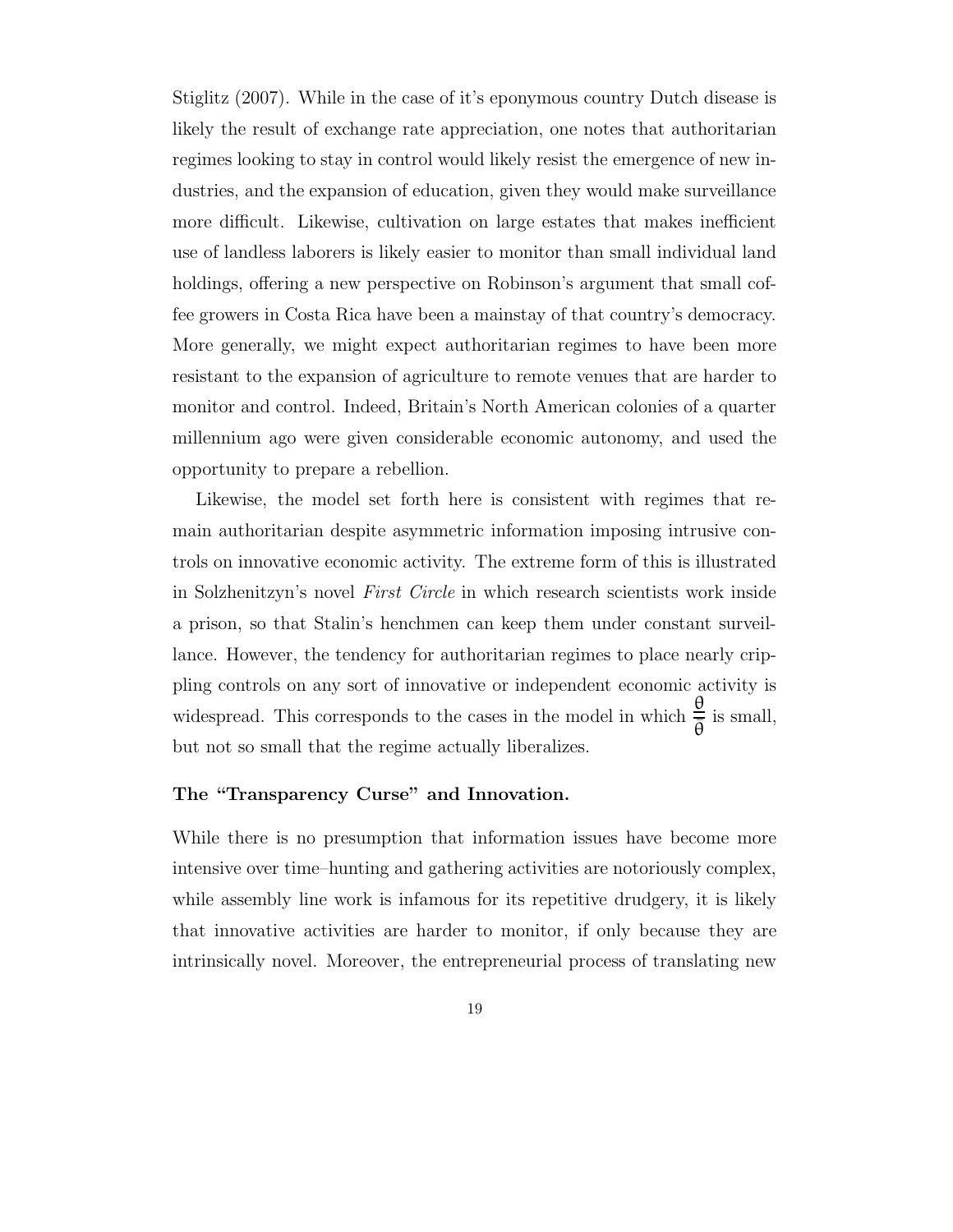inventions into marketable results may be particularly hard to distinguish from an aggressive anti-government conspiracy.

One might thus expect that the pressures to liberalize will be particularly keenly felt at moments of economic transformation–especially when that transformation involves the creation of new technology. Greenwood and Yorukoglu (1997) note that the adoption of new technology is often accompanied by an increase in the skill premium (in the model here this would correspond with a lower θ  $\frac{\epsilon}{\theta}$  and a more severe monitoring problem). Of course, buying that technology "off the rack" is one thing, integrating it into the economy is another. Repressive governments have been heavy consumers of the latest military technology as far back as history recounts, and during the notoriously repressive Czarist regime in Russia the aristocracy in that country were nevertheless avid consumers of the latest luxuries. However, integrating a new technology into the economic fabric of a society is another matter. Across Europe repressive regimes were replaced by more liberal ones as the industrial revolution progressed, and today repressive states such as China and Iran struggle with the trade-off between repressing cyber technology, notably the internet, in order to maintain repressive control, and liberalizing in order to capture the economic benefits of the unrestricted application of new innovations.

While an elevated skill premium during times of innovation is not identical with the "inverted U-shaped" relationship between inequality and growth predicted by Kuznets (1955) and often referred to as the "Kuznets curve" it bears some similarities. Assuming that  $\epsilon < \frac{1}{2}$  $\frac{1}{2}$ , if one was to measure uncertainty about output in the model using the coefficient of Gini (1921) to measure the dispersion of the probability distribution over output. In the case that arises when  $\frac{\theta}{\overline{6}}$  $\frac{dS}{d\theta}$  is high enough to permit the government to distinguish between low productivity citizens producing at full force and high productivity citizens who have devoted sufficient time to plotting that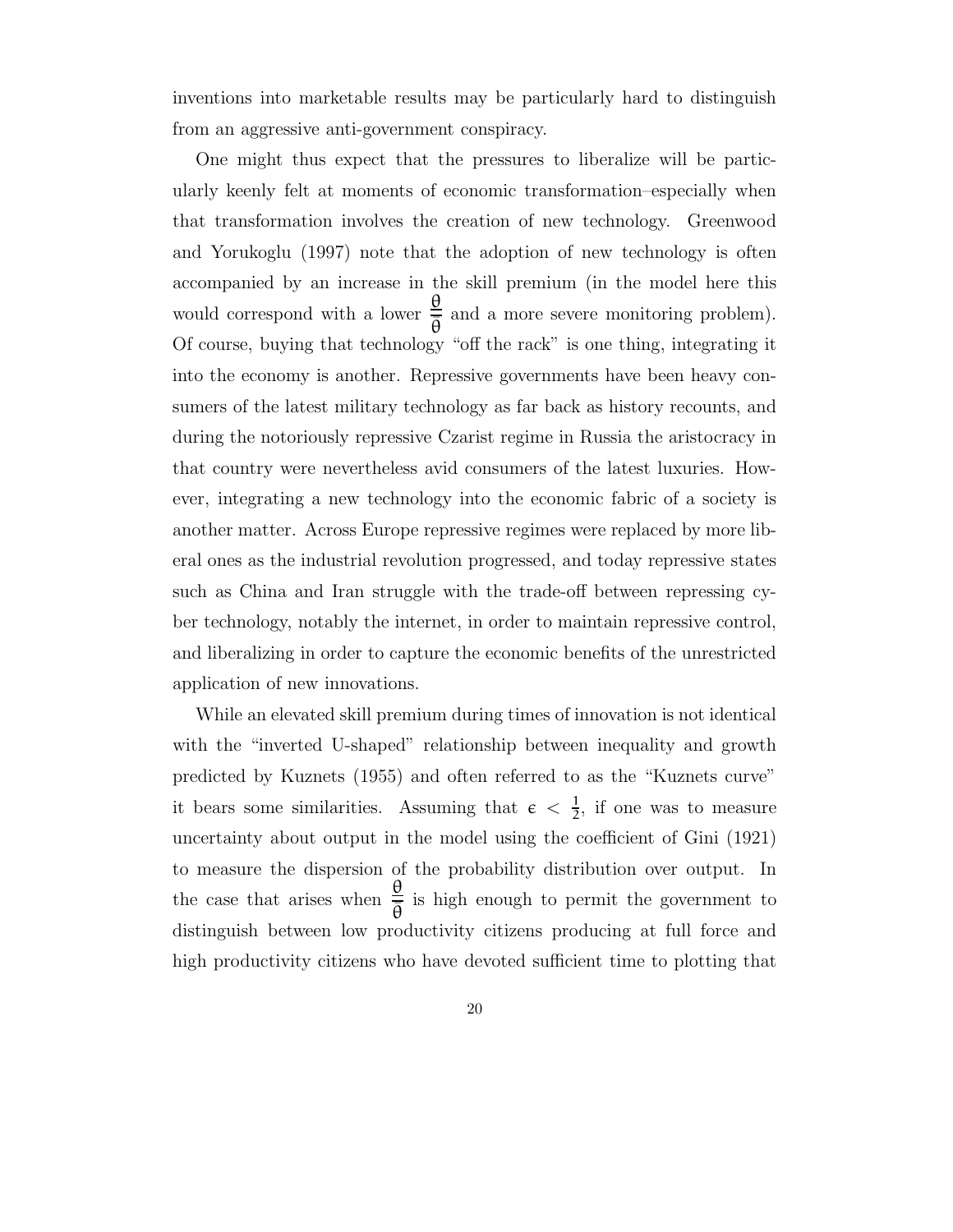they are dangerous (which we might label the "bureaucratic authoritarian" case) the Gini statistic for the pdf over output is:

$$
G_{BA} = \frac{\varepsilon(1-\varepsilon)(\bar{\theta}-\underline{\theta})}{\underline{\theta}+\varepsilon(\bar{\theta}-\underline{\theta})}
$$

this is greater than the dispersion of output with a liberal regime:

$$
G_{free}=\frac{\varepsilon(1-\varepsilon)(\bar{\theta}-\theta_0)}{\theta_0+\varepsilon(\bar{\theta}-\theta_0)}
$$

More ambiguous is the comparison with "Stalinist" repression in which no low productivity types can avoid the risk of being punished even if they work at full capacity:

$$
G_{\text{Stalin}}=\frac{\varepsilon\omega(1-\varepsilon\omega)(\bar{\theta}-\Phi\underline{\theta})}{\Phi\underline{\theta}+\varepsilon\omega(\bar{\theta}-\Phi\underline{\theta})}
$$

Of course the fate the despot can anticipate if he relents and sets  $\alpha = 0$ is also relevant. Even the inefficiency and high variability of the Stalinist regime may be preferable from the standpoint of the despot to liberalizing if the former dictator in the liberal regime cannot lay claim to enough surplus, that is, if  $1 - \Phi$  is too low (or in other words, if  $\Phi$  is too high). However, the corollary to proposition 1 tells us that the range of  $1-\Phi$  consistent with choosing  $\alpha = 0$  is wider for the potentially Stalinist regime facing a hard to monitor technology than for a bureaucratic authoritarian regime with an easier to monitor production technology. Perhaps ironically the polities with the best prospects for freedom, *ceteris paribus* are very similar, in terms of  $\frac{\theta}{\overline{5}}$  $\bar{\theta}$ to those that have the most destructive form of authoritarian rule. Perhaps it is less of an accidental fluke than it appears that some of the worst repressive regimes have occurred in some of the most modernized countries.

Because this model addresses informational issues it is not directly comparable with the discussion by Acemoglu and Robinson (2002) of the political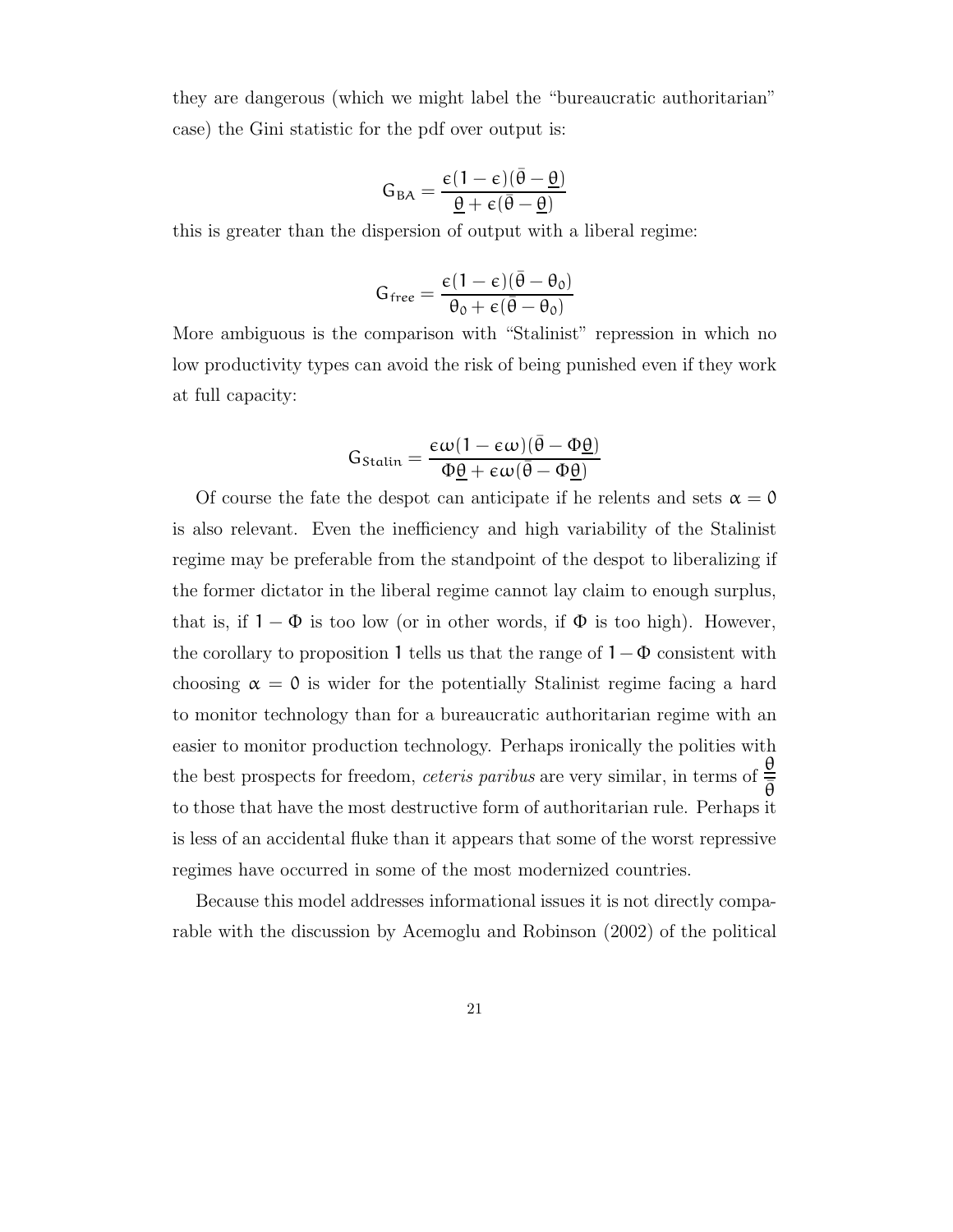genesis of the "Kuznets curve". However, those authors observe heterogeneous responses to economic growth, and the model here does so as well, albeit in a somewhat different way. From the perspective of this paper it is lack of transparency in the means of production that best fosters the emergence of democracy. Curiously the most innovative sectors of the world's economy may often be expected to be the least transparent, and so we might anticipate an association between the emergence of democracy and innovation. Notice that polities that produce using more transparent technologies may still participate in waves of growth in the world economy with less pressure for liberalization. It is not economic growth per se that creates the most favorable environment for the emergence of democracy (as Acemoglu and Robinson (2002) argue it can by exacerbating inequality and so spurring rebellion). Instead it is the lack of transparency in the productive technology that best fosters the emergence of political freedom.

## Comparison with the "Resource Curse"

The income and democracy hypothesis put forward by Lipset (1959) asserted that wealthier countries are more likely to be democratic. While it lacked a theoretical foundation, it had the advantage of verisimilitude–even a cursory cross-national analysis reveals that wealth and democracy tend to appear together, although there are some glaring exceptions–including the resource rich monarchies of the Persian Gulf and the impoverished but democratic nation of India. Inspired in part by the example of the oil exporting kingdoms of the Middle East, and in part by close study of the internal politics of primary resource exporting countries, Ross (2001) and others have argued that there is something about primary resource exploitation that allows authoritarians to cling to power. This nebulous causal link has come to bear the label "resource curse".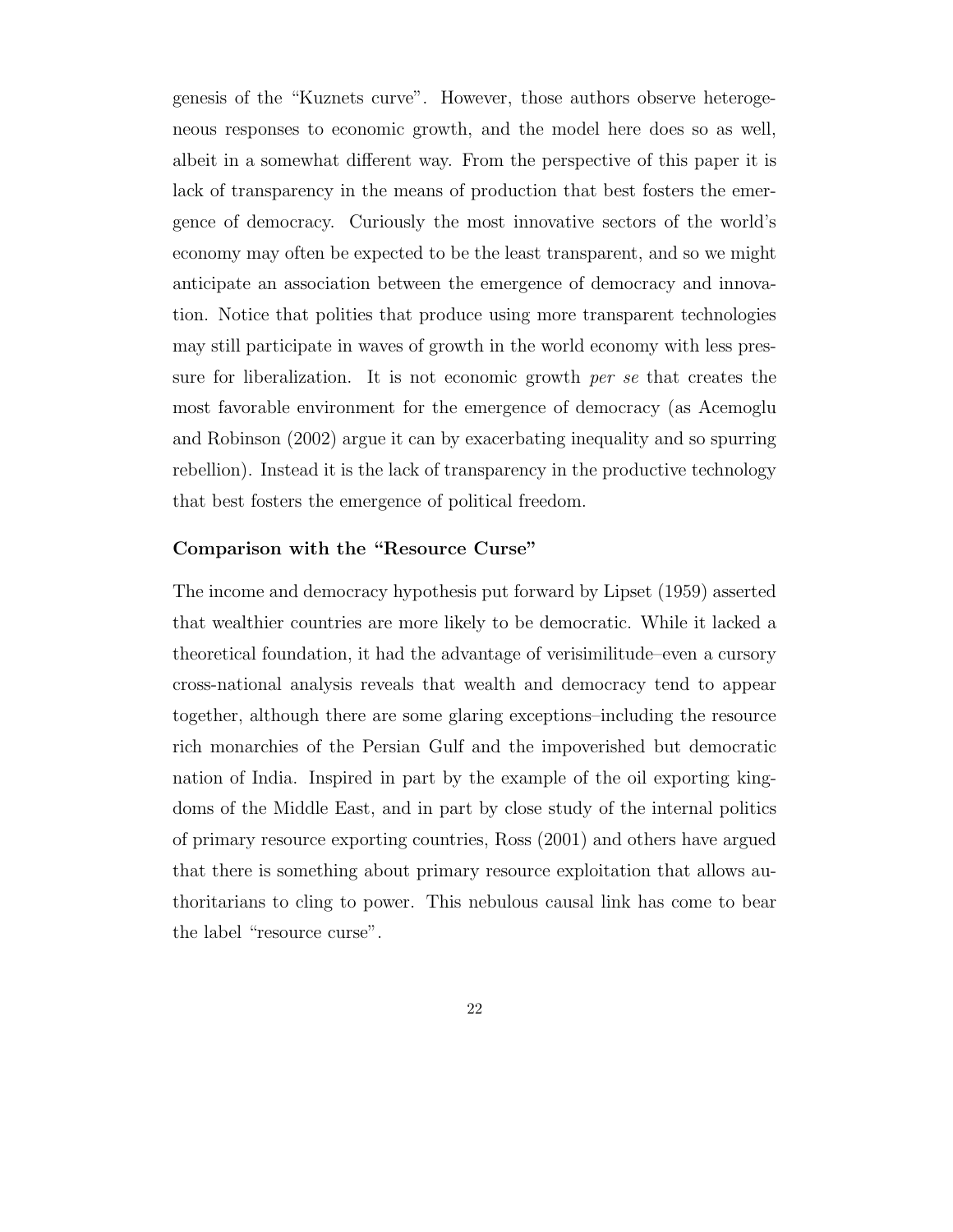However, just as there are nagging counterexamples to the income and democracy association, so too the "resource curse" has its detractors. Haber and Menaldo (2007) find little evidence that positive shocks to resource earnings have a different impact on the adoption of democratic institutions than to other positive earnings shocks. Turning to cases, consider the example of pharaonic Egypt. For thousands of years farm workers in Egypt used essentially the same technology to irrigate and till the Nile flood plane, and for thousands of years oppressive rulers extracted most of the surplus from their toils. This pattern comports closely with the portrayal in the literature of an extractive economy, except that the economic activity was not extractive: every year brought a new crop! Notice that this situation appears closely to comport with the case of  $\xi < \frac{\theta}{\theta}$  $\frac{9}{9}$ . In contrast, consider the flurry of gold prospecting in California in 1849: while the gold rush was all a matter of extracting resources, the miners were highly autonomous, setting up de facto local governments the inhabitants referred to as "mining districts" Umbeck (1981)–an example of even-handed governance that is hardly consistent with the stereotype of an extractive authoritarian state.

Of course, individual counter-examples are not definitive evidence, and nature is a notoriously poor research assistant when it comes to designing experiments. Nevertheless, between the apparent counter examples and one's desire for a compact explanation one would like to look for an explanation based on something intrinsic to the tension between freedom and authoritarian rule to explain the association between economic activity and government type.

The model set forth here shares with the literature on the resource curse and on the association between high income and democracy that there are some economic environments more congenial to authoritarian rule. It is even the case that the informational explanation posited here makes predictions that are correlated with the both the "resource curse" and the "democracy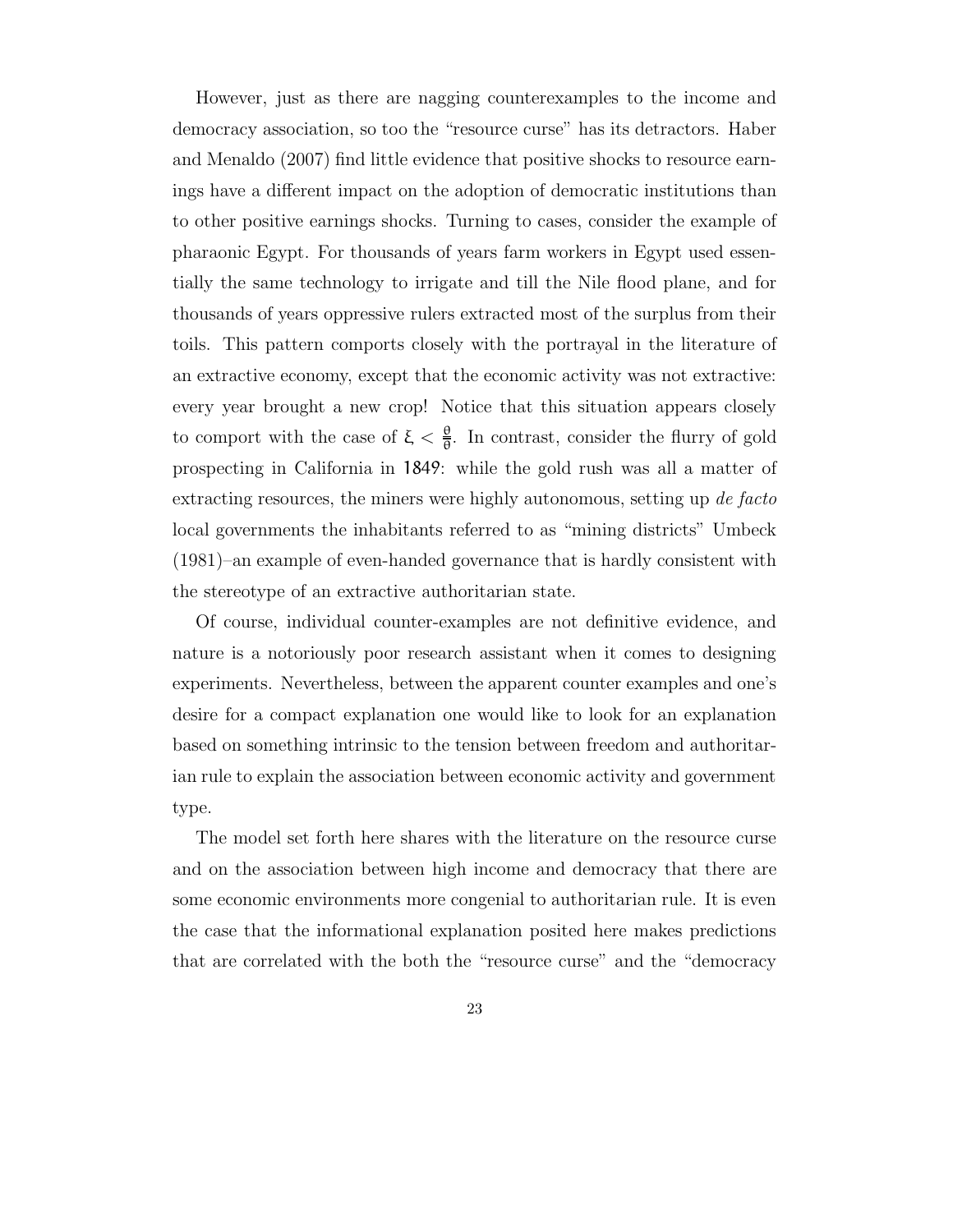as a normal good" hypotheses. But despite the similarity of some of its predictions, this model is different. It places central importance on the level of transparency that a particular productive activity entails, and not on whether it makes use of an exhaustible input, nor on how high the level of output happens to be.

# 3 Conclusion

The hypothesis set forth here, that it is asymmetric information that maximizes the pressure for political freedom, suggests that we will observe heterogeneity among the governments observed in different countries that is related to the difficulty of monitoring economic activity. While this difficulty is likely to be correlated with the level of income, and with extractive activities, it is the informational environment itself that is key to the emergence of democracy. Looked at the other way, too little information asymmetry creates what we might think of as a "curse of information": regimes that can easily monitor productive activity and so detect plotting at an early stage will tend to remain autocratic. A transparent productive technology may be the enemy of nascent democracy!

# Appendix: The Equilibrium

Proposition 1: The following strategies and beliefs constitute a perfect Bayesian equilibrium to the game set forth in section 1.1. If  $\alpha = 0$ , then:

$$
\eta^* = \begin{cases} 1 & t < \Phi q \\ 0 & \Phi q \leq t \end{cases}
$$

while if  $\alpha = 1$ :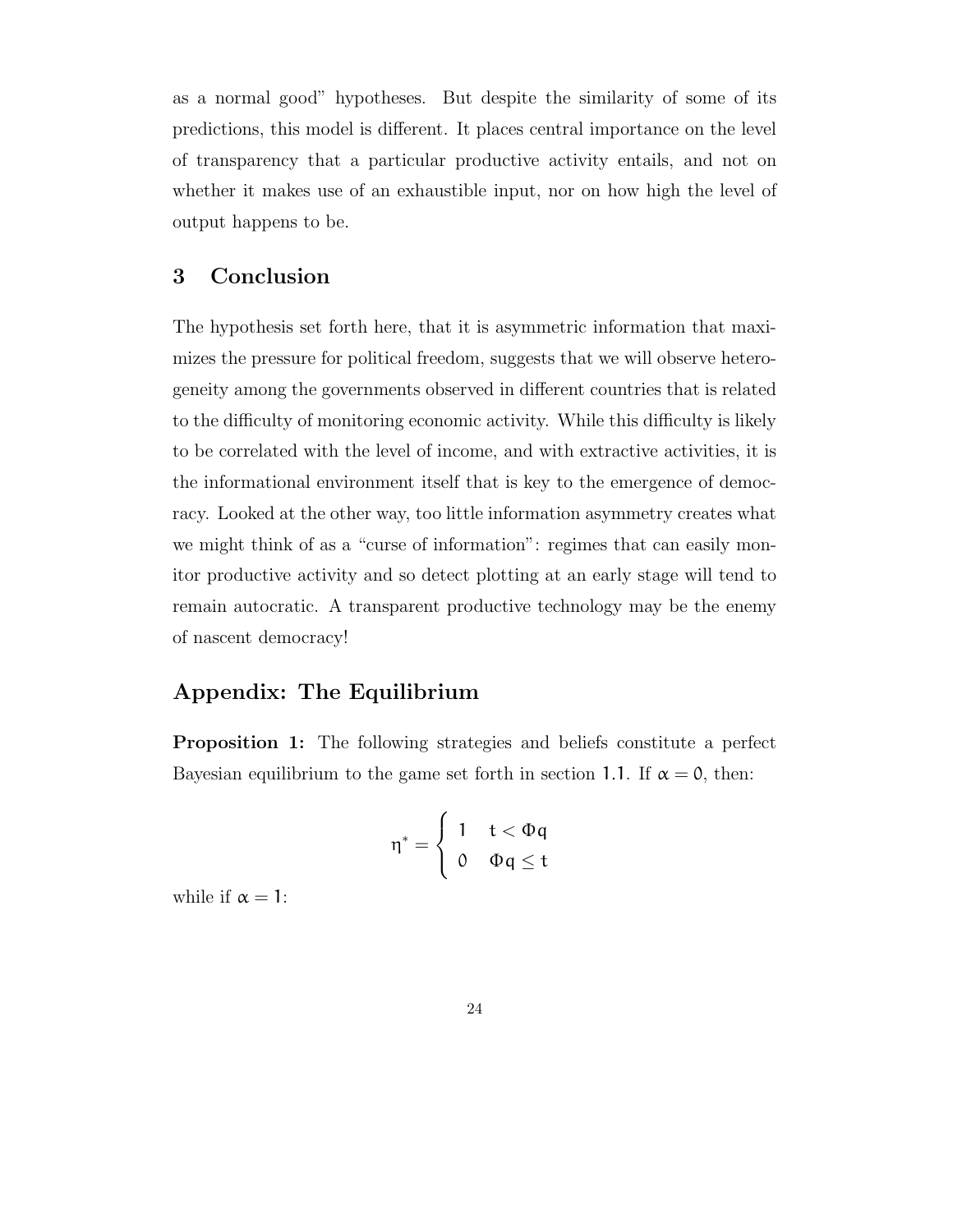$$
\rho^* = \left\{ \begin{array}{ll} 1 & t < \Lambda q \text{ and } q < \xi \big( \theta_0 + \iota (\theta - \theta_0) \big) \\ 0 & \Lambda q \leq t \text{ or } \xi \big( \theta_0 + \iota (\theta - \theta_0) \big) < q \end{array} \right.
$$

while in either case the government chooses t:

$$
t^* = \begin{cases} \Phi q & \alpha = 0 \\ 0 & \text{otherwise} \end{cases}
$$

If  $\alpha = 1$  the government also chooses  $\pi$ :

$$
Prob\{\pi^*=1\} = \left\{\begin{array}{cl} 0 & t=0 \text{ and } \xi\theta_0 < q \\ 0 & t=1 \text{ and } \xi\bar{\theta} < q \\ \frac{\Lambda q}{B+\Lambda q} & t=1 \text{ and } \underline{\theta} < \xi\bar{\theta} \text{ and } q=\underline{\theta} \\ 1 & \text{otherwise} \end{array}\right.
$$

In any case, the citizen chooses  $q^*$ :

$$
q^* = \begin{cases} \theta_0 & \alpha = 0 \text{ and } \theta = \frac{\theta}{\theta} \\ \bar{\theta} & \alpha = 0 \text{ and } \theta = \bar{\theta} \\ \theta_0 & \iota = 0 \text{ and } \alpha = 1 \\ \frac{\theta}{\bar{\theta}} & \iota = 1 \text{ and } \alpha = 1 \text{ and } \theta = \frac{\theta}{\bar{\theta}} \\ \bar{\theta} & \iota = 1 \text{ and } \alpha = 1 \text{ and } \theta = \bar{\theta} \text{ and } \xi \leq \frac{\theta}{\bar{\theta}} \end{cases}
$$

Finally, if  $\iota = 1$  and  $\alpha = 1$  and  $\theta = \bar{\theta}$  and  $\frac{\theta}{\bar{\theta}}$  $\frac{dS}{dS} < \xi$ , then the citizen plays a mixed strategy with:

$$
Pr{\tilde{q}} = \begin{cases} \omega & \tilde{q} = \bar{\theta} \\ 1 - \omega & \tilde{q} = \underline{\theta} \end{cases}
$$

where  $\omega$  is given in equation (15) It follows from (6) that  $\omega \in (0, 1)$ .

$$
\iota_C^* = \begin{cases} 1 & \theta = \bar{\theta} \\ 0 & \theta = \underline{\theta} \end{cases}
$$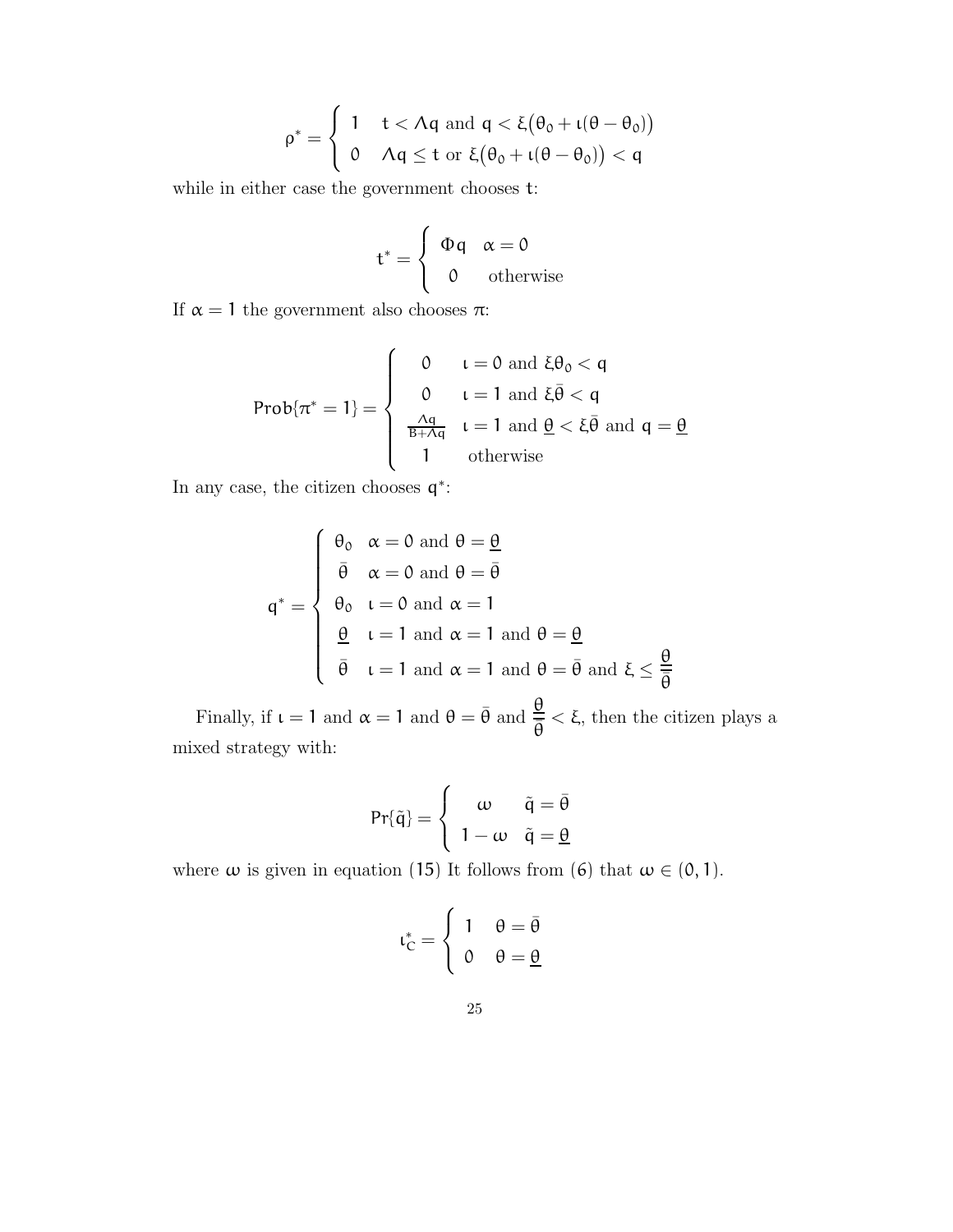$$
\iota_G^* = \left\{ \begin{array}{ll} 1 & \xi \leq \displaystyle\frac{\theta}{\bar{\theta}} \text{ and } \theta_0 < \underline{\theta} + \varepsilon(\bar{\theta} - \underline{\theta}) \\[0.3cm] 1 & \displaystyle\frac{\theta}{\bar{\theta}} < \xi \text{ and } \theta_0 < \Psi\underline{\theta} + \varepsilon(1-\omega)(\bar{\theta} - \Psi\underline{\theta}) \\[0.3cm] 0 & \text{otherwise} \end{array} \right.
$$

where:

$$
\alpha^* = \begin{cases} 1 & \xi \le \frac{\theta}{\overline{\theta}} \text{ and } 1 - \Phi < \tau_H \\ 1 & \frac{\theta}{\overline{\theta}} < \xi \text{ and } 1 - \Phi < \tau_L \\ 0 & \text{otherwise} \end{cases}
$$

where

$$
\tau_{H} = \frac{\underline{\theta} + \varepsilon(\bar{\theta} - \underline{\theta})}{\theta_{0} + \varepsilon(\bar{\theta} - \theta_{0})}
$$
\n
$$
\tau_{L} = \frac{\max\{\theta_{0}, \Psi\underline{\theta} + \varepsilon\omega(\bar{\theta} - \Psi\underline{\theta})\}}{\theta_{0} + \varepsilon(\bar{\theta} - \theta_{0})}
$$

From conditions (4) and the definition of  $\Psi \in (0, 1)$  it follows that:  $\tau_H > \tau_L$ .

Next consider beliefs. At stage 2 the government's beliefs about  $\theta$  are characterized by a Bernoulli distribution with  $Pr{\theta = \bar{\theta}} = \epsilon$  and  $Pr{\theta = \bar{\theta}}$  $\Theta$  = 1 –  $\epsilon$ . At stage 4 if  $\alpha = 0$  the government's beliefs about the level of  $\theta$ are irrelevant, as it simply offers transfer of  $\Phi q$  regardless of what it thinks of the citizen's type 9 .

If  $\alpha = 1$  and  $\iota = 0$  the government's stage 4 beliefs remain Bernoulli with  $Pr{\theta = \bar{\theta}} = \epsilon$  and  $Pr{\theta = \theta} = 1 - \epsilon$ , although these are irrelevant to the government's decision making.

If  $\alpha = 1$  and  $\iota_G = 1$  and  $\xi \leq \frac{\theta}{\overline{R}}$  $\frac{dS}{d\theta}$  then at stage 4 the government's beliefs are given by:

<sup>9</sup>Of course, if the citizen follows her equilibrium strategy then her type is revealed, however the government's beliefs in the wake of an out of equilibrium move are irrelevant. No value for q above  $\bar{\theta}$  is possible, any value of  $q \in (\underline{\theta}, \overline{\theta}]$  will lead the government to assign a posterior density of 1 to  $\theta = \overline{\theta}$ , and any value for  $q < \theta$  will lead to the government offering a transfer of  $\Phi q$ , regardless of the relative weight the government assigns to the events  $\theta = \bar{\theta}$  and  $\theta = \underline{\theta}$ .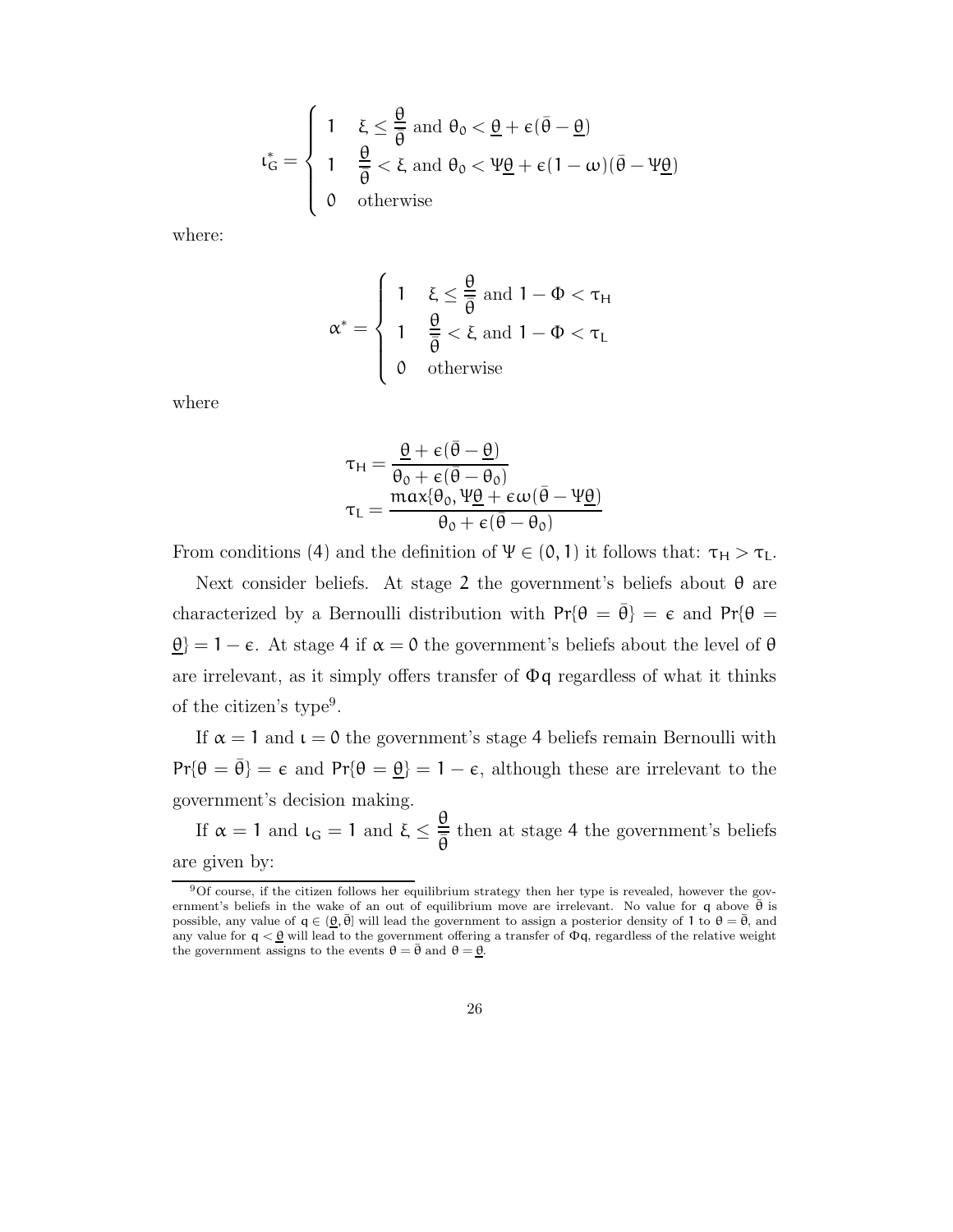$$
p(\theta = \bar{\theta}|q) = \begin{cases} 1 & q \in (\underline{\theta}, \bar{\theta}] \\ r_1 & q \in (\xi \bar{\theta}, \underline{\theta}] \\ \epsilon & q \in (\xi \underline{\theta}, \xi \bar{\theta}) \\ r_2 & q \le \xi \underline{\theta} \end{cases}
$$

where  $r_1 = 1$ , and  $r_2 = 0$ . However, notice that any values for  $r_i \in [0, 1]$ ,  $i \in$ {1, 2} will support the rest of the equilibrium.

If  $\alpha = 1$  and  $\iota_G = 1$  and  $\frac{\theta}{\overline{\theta}} < \xi$  then

$$
p(\theta = \bar{\theta}|q) = \begin{cases} \n1 & q \in (\underline{\theta}, \bar{\theta}] \\
\frac{(1-\Psi)\theta}{B+\underline{\theta}} & q = \underline{\theta} \\
\epsilon & q \in [\xi\underline{\theta}, \underline{\theta}) \\
r_3 & q \in [0, \xi\underline{\theta})\n\end{cases}
$$

where  $r_3 = 0$ , although any value for  $r_3 \in [0, 1]$  will support the rest of the equilibrium.

At each of the citizen's decision nodes she is aware of nature's choice of  $\theta$ –her only sources of uncertainty in this game are the mixed strategies she and the government employ at the quantity-setting and punishment phases. **Proof:** Working backwards through the time line, notice that if  $\pi = 1$  then stage 6 does not arise. The choice of  $\rho$  is also irrelevant if either  $\alpha = 0$  (in which case the citizen can simply vote the government out out office, which by inequality (5) is easier than staging a revolt) or  $q \geq \xi(\theta_0 + \iota(\theta - \theta_0))$  in which case the citizen has not dedicated enough time to preparing a rebellion to have the option of setting  $\rho = 1$ . However, if  $\alpha = 1, \pi = 0$  and  $q < \xi(\theta_0 + \iota(\theta - \theta_0))$ equation (14) becomes:

$$
M_{\rho}ax U_{C} = t + \rho(\Lambda q - t)
$$

Here  $U_C$  is increasing in  $\rho$  for  $t < \Lambda q$  and decreasing in  $\rho$  when  $\Lambda q < t$ , so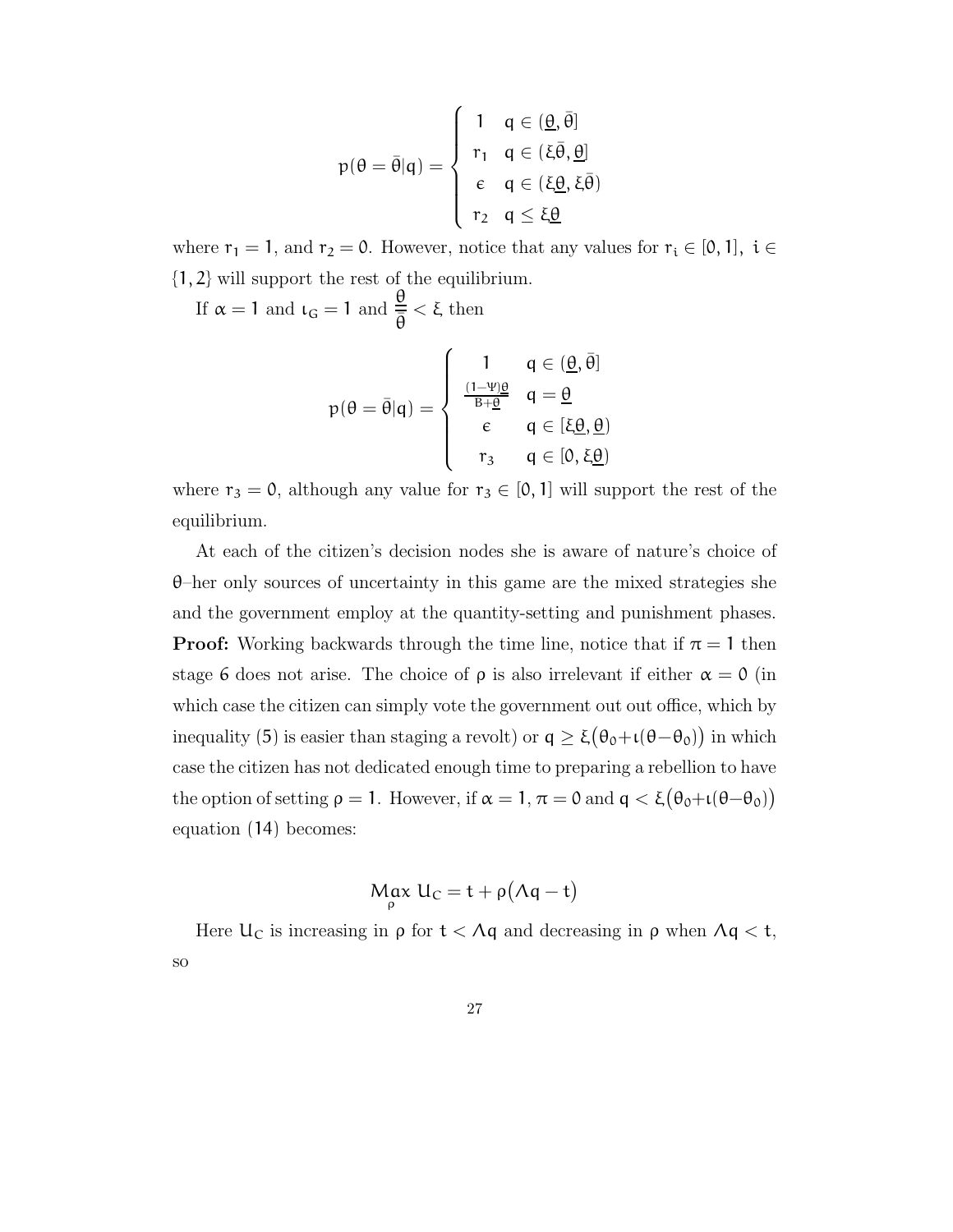$$
\rho^* = \begin{cases} 1 & t < \Lambda q \\ 0 & t \geq \Lambda q \end{cases}
$$

is maximal.

If  $\alpha = 0$  equation (13) becomes:

$$
\operatorname*{Max}_{\eta} U_C = t + \eta (\Phi q - t)
$$

Again, recall from inequality (5) that even if it required no preparation at all the citizen would prefer to oust the government via legal means, setting  $\eta = 1$  rather than rebel with  $\rho = 1$ .

Here  $U_C$  is increasing in  $\eta$  for  $t < \Phi q$  and decreasing in  $\eta$  when  $\Phi q < t$ , so

$$
\eta^* = \left\{ \begin{array}{ll} 1 & t < \Phi q \\ 0 & t \geq \Phi q \end{array} \right.
$$

is maximal.

At stages 4 and 5, if  $\alpha = 0$  then the government cannot choose  $\pi$ , while it receives a payoff of 0 if it sets a transfer of  $t < \Phi q$ , whereas it receives  $q - t$  if  $\Phi q \leq t$ . As this is decreasing in t it will choose  $t = \Phi q$  when  $\alpha = 0$ . Next suppose that  $\alpha = 1$  and  $\iota = 0$ , while  $\pi = 0$ . In this case, if we have in addition  $\xi \theta_0 < q$  the citizen is not "armed" for rebellion, and the government sets a transfer of  $t = 0$ . If instead  $q \leq \xi \theta_0$  when  $\alpha = 1$ and  $\iota = 0$ , with  $\pi = 0$  then the government faces certain rebellion if it does not offer a transfer of at least  $\Lambda q$ , while it can garner  $\Psi q$  by punishing the citizen. By condition (3) the government prefers to repress, and so it's best response is to set  $\pi = 1$  and  $t = 0$ .

Now consider the cases that arise when  $\alpha = 1$  and  $\iota = 1$ . If we add the condition that  $\xi \bar{\theta} < \mathfrak{q}$  then the citizen is not prepared to rebel, and the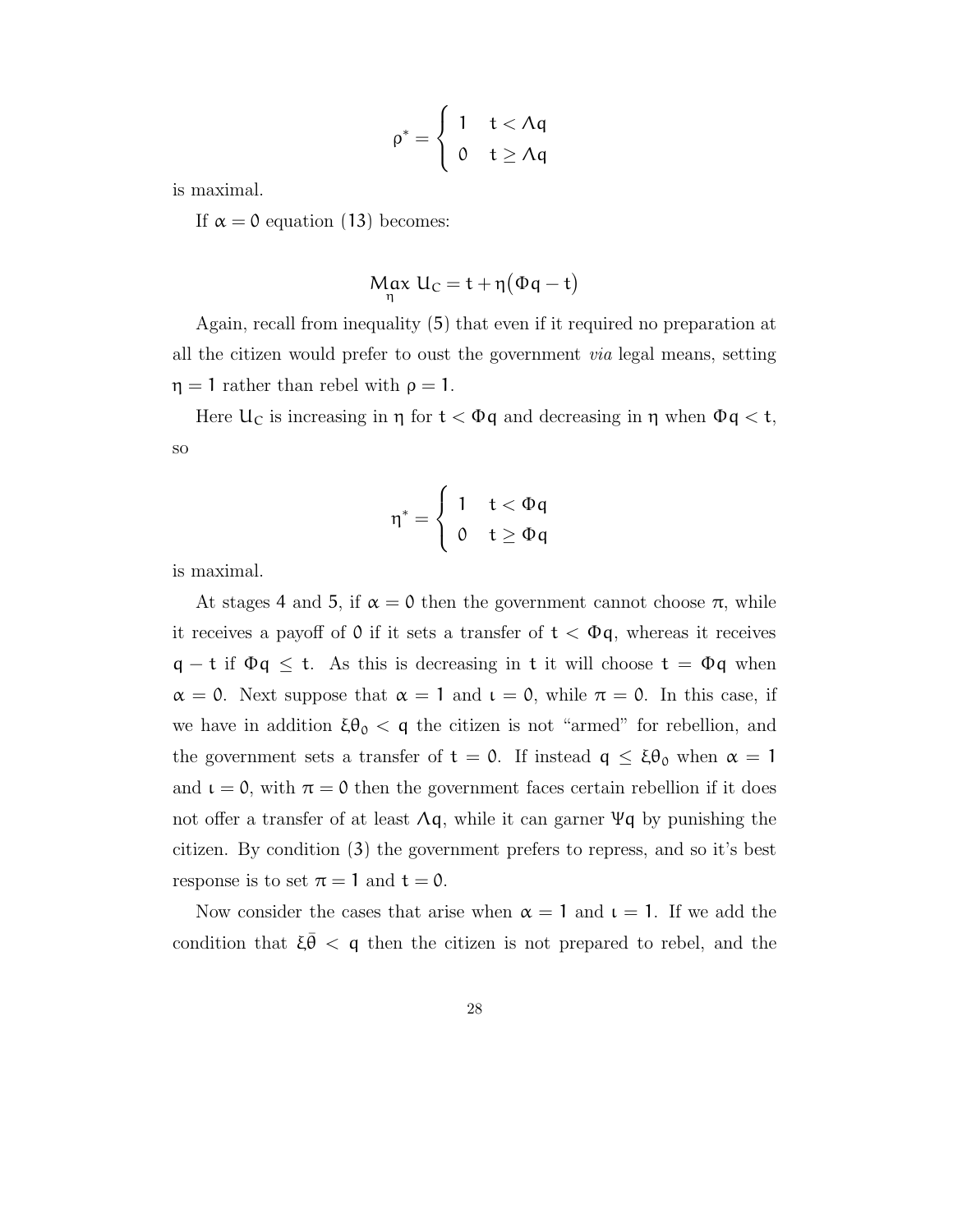government sets  $\pi = 0$  and offers a transfer of  $t = 0$ . If instead  $q < \xi \underline{\theta}$  the government can be sure that the citizen is armed and ready to rebel if she does not receive a transfer of  $\Lambda q$ , so that by condition (3) the government prefers to punish, setting  $\pi = 1$  and  $t = 0$ . Likewise, for  $q \in (\underline{\theta}, \xi \overline{\theta})$  (a situation that only arises if  $\frac{\theta}{\theta} < \xi$ ) the government knows that the citizen must be of type  $\theta = \bar{\theta}$  and so infers that she is armed, and that it must either appease with a transfer of  $\Lambda q$  or punish, so by condition (3) it opts to punish, setting  $\pi = 1$  and  $t = 0$ .

Now suppose that  $q \in (\xi \underline{\theta}, \underline{\theta})$ . The government assigns a probability  $\epsilon$ to the possibility that the citizen has the high productivity level  $\theta$ , and a probability  $1-\epsilon$  that her productivity is instead equal to  $\underline{\theta}$ . The government's expected utility from not repressing and setting a transfer level of  $0 \leq t$ Λq is:

$$
-\varepsilon B + (1-\varepsilon)(q-t) \leq -\varepsilon B + (1-\varepsilon)q < 0
$$

where the strict inequality follows from condition  $(6)$ . If the government transfer is larger:  $\Lambda q \leq t$  then it garners an expected utility of  $q - t$ , and so sets  $t = \Lambda q$ . However, by condition (3) it prefers the payoff of  $\Psi q$  that it can achieve by punishing the citizen and setting a transfer of 0.

Finally consider the case with  $\frac{\theta}{\theta} < \xi$  and  $q = \underline{\theta}$ . The government's expected utility from not repressing is:

$$
p(\bar{\theta}|\underline{\theta})(-B) + (1 - p(\bar{\theta}|\underline{\theta}))\underline{\theta} = -\frac{(1 - \Psi)\underline{\theta}}{B + \underline{\theta}}B + \frac{B + \Psi\underline{\theta}}{B + \underline{\theta}}\underline{\theta}
$$

$$
= \frac{-B\underline{\theta} + \Psi\underline{\theta}B + B\underline{\theta} + \Psi\underline{\theta}^2}{B + \underline{\theta}}
$$

 $=\Psi\theta$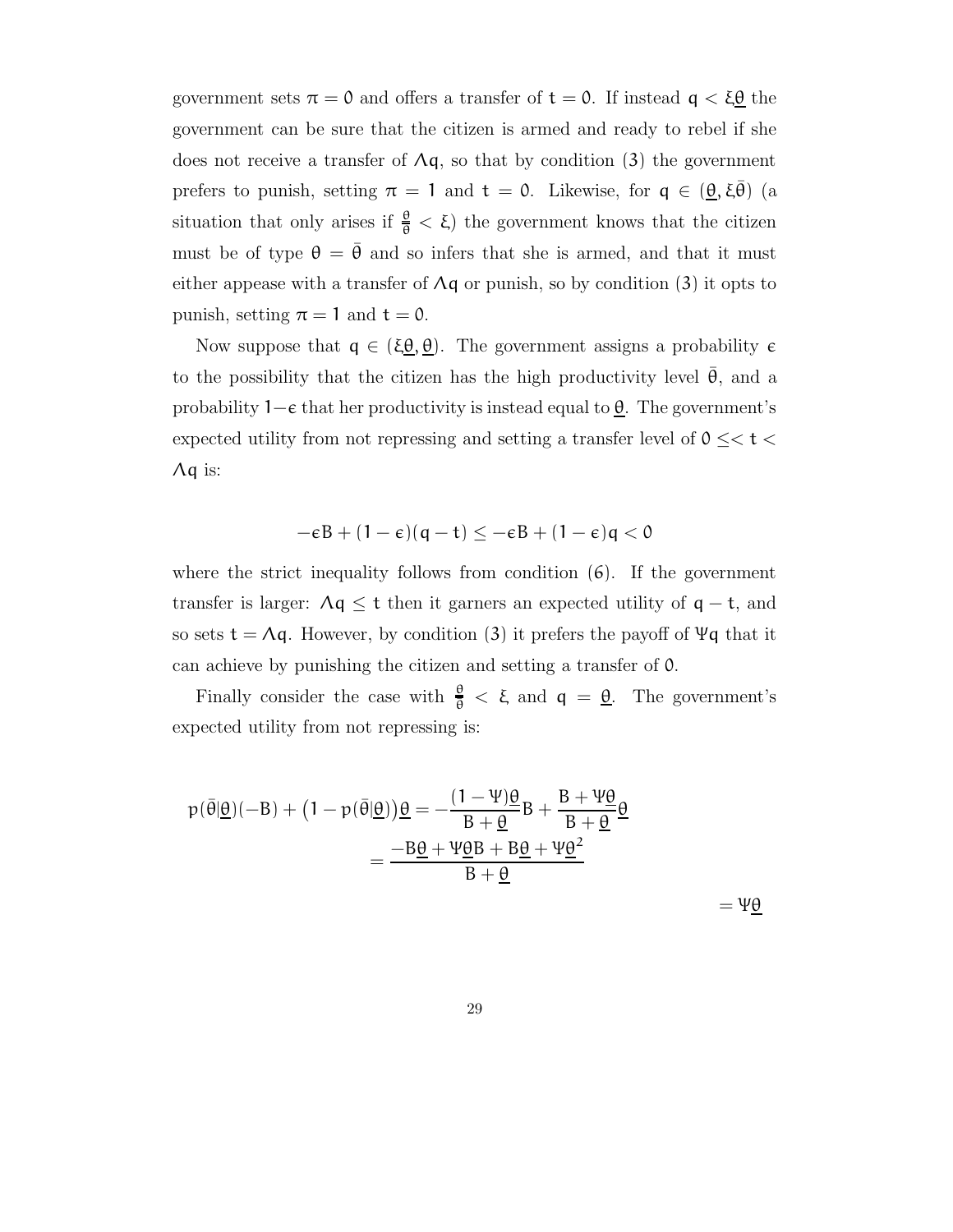whereas it nets a payoff of  $\Psi \underline{\theta}$  if it punishes the citizen. As these expected payoffs are equal the government is willing to mix between punishment and for bearance as called for by its equilibrium strategy when  $q = \underline{\theta}$  and  $\frac{\theta}{\theta} < \xi$ .

Next let's turn our attention to the citizen's output decision at stage 3, suppose t has already been selected. If  $\alpha = 0$  then  $t^* = \Phi q$  and equation (10) simplifies to:

$$
M_{q}\alpha x\ E\{ \big(\Phi q + \eta^*(\Phi q - \Phi q)\big)|\Re_3\}
$$

That is:

$$
\operatorname*{Max}_{q} \Phi q \tag{17}
$$

and so the citizen produces up to capacity, namely  $q = \theta$ .

By the same token, if  $\alpha = 0$  it is up to the citizen to choose *ι*. Substituting  $q = \theta_0 + \iota_0^*$  $_{\rm C}^*$ ( $\bar{\theta} - \theta_0$ ) into (17) we have:

$$
\underset{\iota_{C}}{\text{Max}} \ \Phi(\theta_{0} + \iota_{C}(\theta - \theta_{0}))
$$

the solution to this problem will be  $\iota_C = 1$  if  $\theta = \bar{\theta} > \theta_0$  and  $\iota_C = 0$  if  $\theta = \underline{\theta} < \theta_0$ , so that:

$$
q^* = \begin{cases} \theta_0 & \alpha = 0 \text{ and } \theta = \underline{\theta} \\ \bar{\theta} & \alpha = 0 \text{ and } \theta = \bar{\theta} \end{cases}
$$

If instead  $\alpha = 1$  then the citizen's stage 3 objective becomes:

$$
\underset{q}{\text{Max}}\ E\{(1-\pi^*)(t^*+\rho^*(\Lambda q-t^*)-\pi^*B|\hat{\mathbf{x}}_3\}
$$

Notice that given the government's equilibrium  $(\pi^*, t^*)$ , when  $\iota = 0$  the citizen's utility function becomes: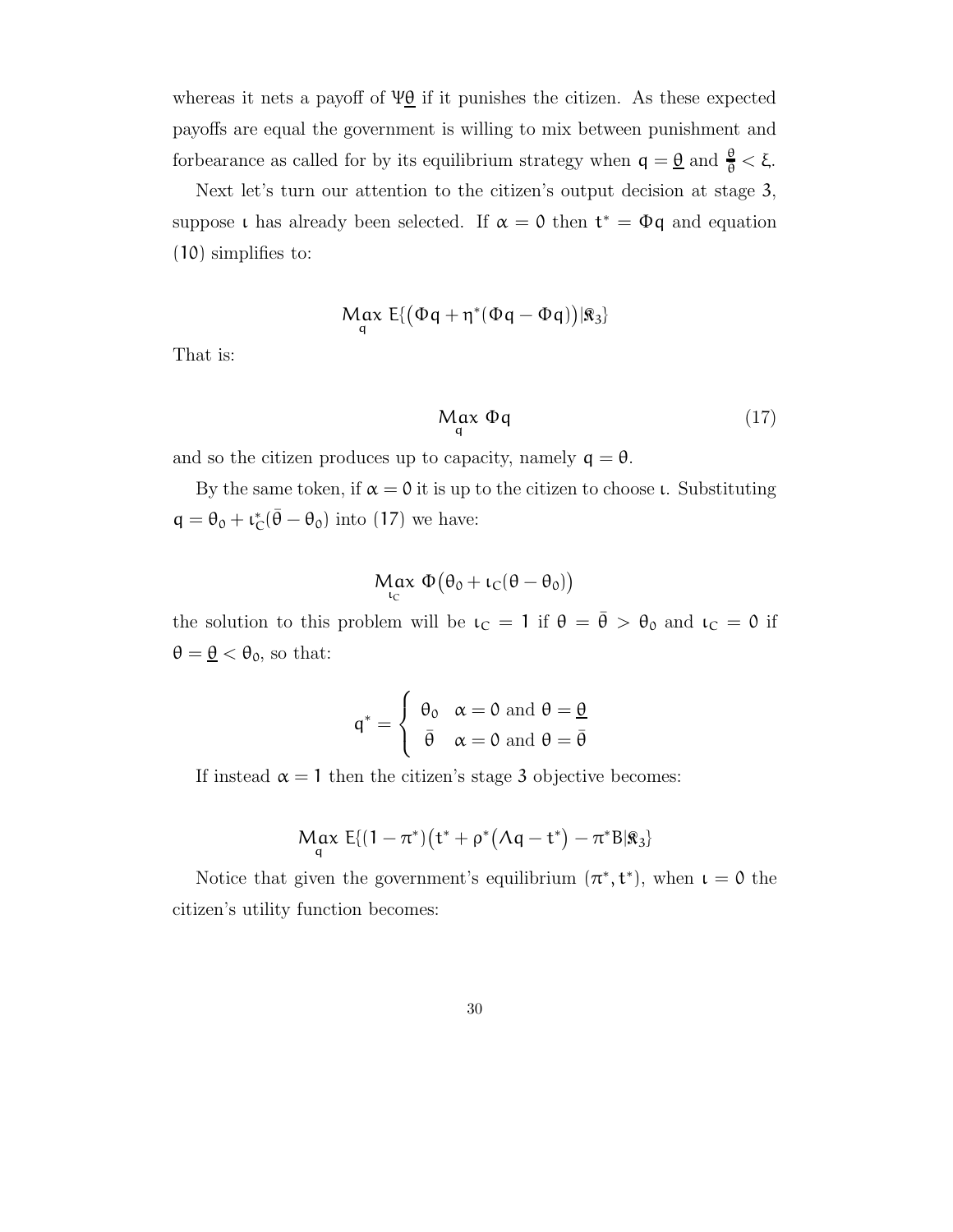$$
U_C = \begin{cases} 0 & \xi \theta_0 < q \\ -B & q \le \xi \theta_0 \end{cases}
$$

The citizen seeks to maximize this subject to the constraint that  $q \leq \theta_0$ . The result  $q = \theta_0$  is maximal.

When  $\alpha = 1$ ,  $\iota = 1$ ,  $\theta = \bar{\theta}$ , and  $\xi \leq \frac{\theta}{2}$  $\frac{a}{\overline{\theta}}$  the citizen's equilibrium utility simplifies to:

$$
U_C = \begin{cases} 0 & q > \xi \bar{\theta} \\ -B & q \leq \xi \bar{\theta} \end{cases}
$$

Maximizing  $U_C$  subject to the constraint that  $q \leq \bar{\theta}$  the quantity  $q = \bar{\theta}$ is a solution.

When  $\alpha = 1$ ,  $\iota = 1$ ,  $\theta = \bar{\theta}$ , and  $\frac{\theta}{\bar{a}}$  $\frac{\epsilon}{\overline{\theta}}$  <  $\xi$ , then if the citizen selects an output level of  $q = \underline{\theta}$  her expected utility is:

$$
pr\{\pi^* = 1 | q = \underline{\theta}\}(-B) + pr\{\pi^* = 1 | q = \underline{\theta}\}\underline{\theta} = \frac{\Lambda\underline{\theta}}{B + \Lambda\underline{\theta}}(-B) + \frac{B}{B + \Lambda\underline{\theta}}\Lambda q = 0
$$

so her equilibrium expected utility simplifies to:

$$
U_C = \begin{cases} 0 & q > \xi \bar{\theta} \\ 0 & q = \underline{\theta} \\ -B & \text{otherwise} \end{cases}
$$

this leaves the citizen indifferent between choosing  $q = \underline{\theta}$  and  $q = \overline{\theta}$  and so she is willing to carry out her equilibrium strategy of mixing between the two.

When  $\alpha = 1$ ,  $\iota = 1$ , and  $\theta = \underline{\theta}$  and  $\xi \leq \frac{\underline{\theta}}{\overline{z}}$  $\frac{a}{\overline{\theta}}$  the citizen's equilibrium utility simplifies to:

$$
U_C = \begin{cases} 0 & q > \xi \bar{\theta} \\ -B & q \leq \xi \bar{\theta} \end{cases}
$$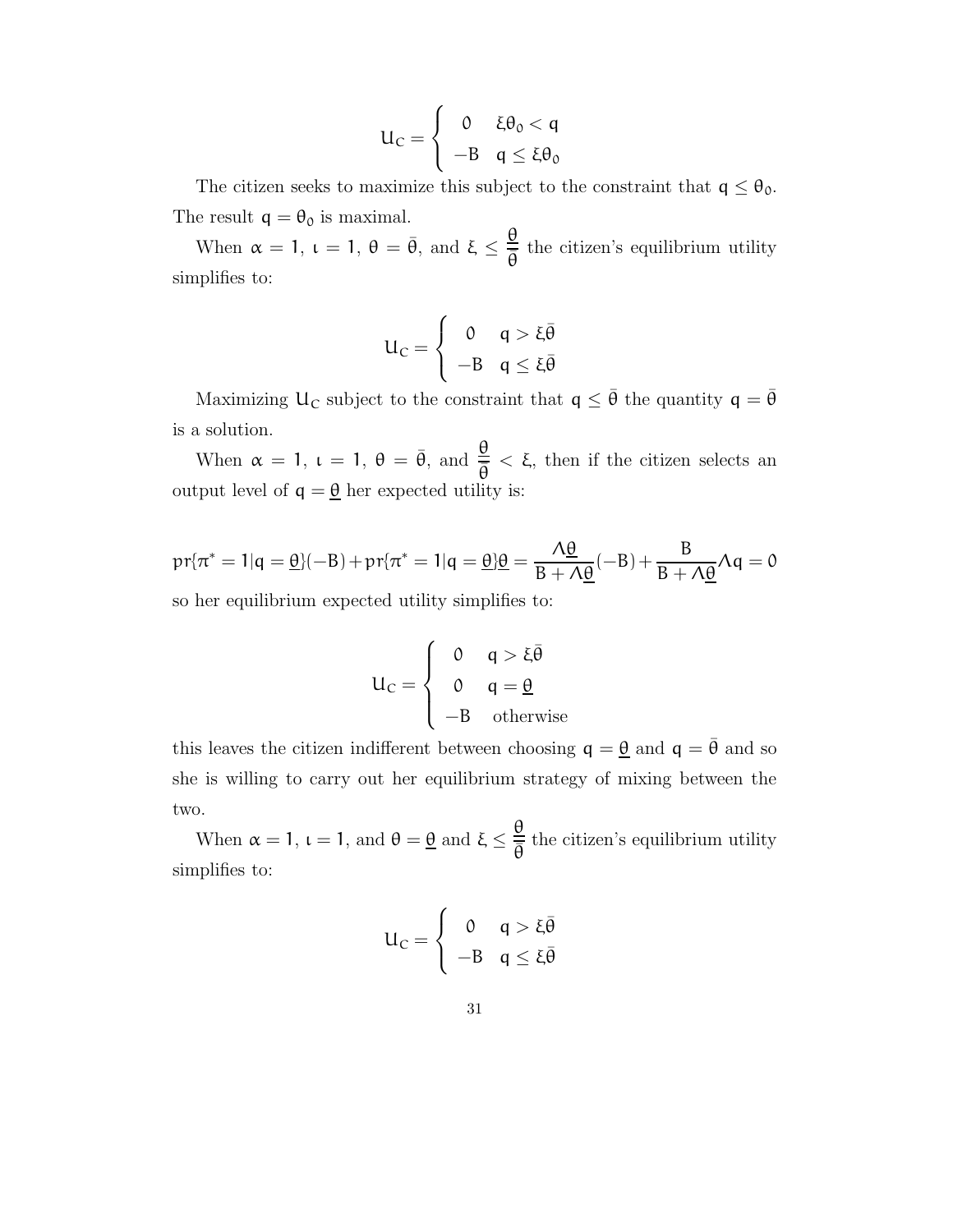Maximizing  $U_C$  subject to the constraint that  $q \leq \underline{\theta}$  the quantity  $q = \underline{\theta}$ is a solution.

If instead  $\alpha = 1$ ,  $\iota = 1$ , and  $\theta = \bar{\theta}$  and  $\xi < \frac{\theta}{\bar{\theta}}$  $\frac{a}{\overline{\theta}}$  then if the citizen chooses  $q = \underline{\theta}$  she receives an expected utility of:

$$
\text{pr}\{\pi^* = 1 | \mathbf{q} = \underline{\theta}\}(-\mathbf{B}) + \text{pr}\{\pi^* = 1 | \mathbf{q} = \underline{\theta}\} \times \mathbf{0} = \frac{-\mathbf{B}\Lambda\underline{\theta}}{\mathbf{B} + \Lambda\underline{\theta}} > -\mathbf{B}
$$

and so her expected utility as a function of q becomes:

$$
U_C = \begin{cases} \frac{-B \wedge \underline{\theta}}{B + \wedge \underline{\theta}} & q = \underline{\theta} \\ -B & q < \underline{\theta} \end{cases}
$$

hence  $q = \underline{\theta}$  is maximal.

If the government has chosen  $\alpha = 1$  then it must select *ι*. If it opts for  $\iota_G = 0$  the government's expected utility becomes  $\theta_0$ .

If instead  $\alpha = 1$  with  $\xi \leq \frac{\theta}{2}$  $\frac{\mathbf{e}}{\mathbf{\overline{\theta}}}$  a choice of  $\mathfrak{t}_{\mathbf{G}} = 1$  yields an expected utility of:

$$
\underline{\theta} + \varepsilon (\bar{\theta} - \underline{\theta}) \tag{18}
$$

if follows from the expression (4) that:

$$
\theta_0 < \underline{\theta} + \varepsilon(\bar{\theta} - \underline{\theta})
$$

so the government will select  $\iota_G = 1$ .

Now let's take up the case of  $\frac{\theta}{2}$  $\frac{\mathbf{e}}{\overline{\theta}} < \xi$ . A choice of  $\iota_{\mathsf{G}} = 1$  yields the government an expected utility of:

$$
\Psi \underline{\theta} + \epsilon \omega (\bar{\theta} - \Psi \underline{\theta}) \tag{19}
$$

The government will select  $\iota_G = 1$  if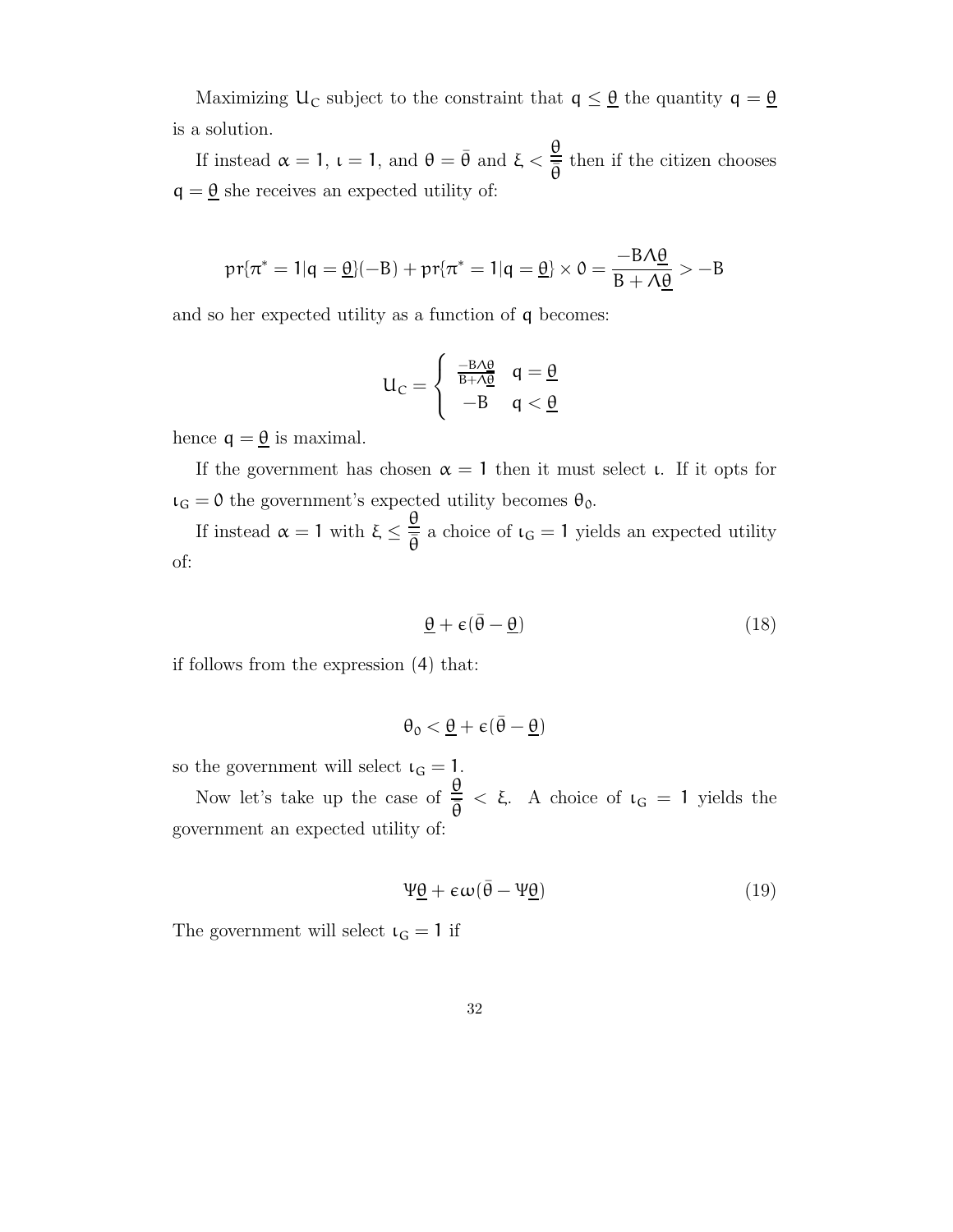$$
\theta_0 < \Psi \underline{\theta} + \varepsilon \omega (\bar{\theta} - \Psi \underline{\theta})
$$

while it will choose  $\iota_G = 0$  otherwise.

Finally, we come to the government's stage 2 decision whether to liberalize or to repress. A choice of  $\alpha = 0$  will net the government an expected payoff of:

$$
U_G = (1 - \Phi)(\theta_0 + \varepsilon(\bar{\theta} - \theta_0))
$$

in contrast, if  $\xi \leq$ θ  $\frac{\epsilon}{\theta}$  the government's expected payoff from choosing  $\alpha = 1$ is given by (18), and so the government will repress if and only if:

$$
(1-\Phi)\big(\theta_0+\varepsilon(\bar\theta-\theta_0)\big)<\underline{\theta}+\varepsilon(\bar\theta-\underline{\theta})
$$

that is, if and only if:

$$
(1-\Phi)<\frac{\underline{\theta}+\varepsilon(\bar{\theta}-\underline{\theta})}{\theta_0+\varepsilon(\bar{\theta}-\theta_0)}
$$

If  $\frac{\theta}{\overline{2}}$  $\frac{\delta}{\overline{\theta}}$  <  $\xi$  then the government garners the expected utility in expression (19) if it selects  $\iota = 1$ . It will prefer to do so if and only if:

$$
(1-\Phi)\big(\theta_0+\varepsilon(\bar\theta-\theta_0)\big)<\text{max}\{\theta_0,\Psi\underline\theta+\varepsilon\omega(\bar\theta-\Psi\underline\theta)\}\equiv\tau_H
$$

this condition simplifies to:

$$
(1-\Phi)<\frac{max\{\theta_0,\Psi\underline{\theta}+\varepsilon\omega(\bar{\theta}-\Psi\underline{\theta})\}}{\theta_0+\varepsilon(\bar{\theta}-\theta_0)}\equiv\tau_L
$$

As for the government's beliefs about  $\theta$ , these are irrelevant when  $q \leq \xi \frac{\theta}{\overline{a}}$  $\frac{\theta}{\theta}$ in which case the government can be certain the citizen will rebel if she is neither punished nor appeased. Likewise, the government's beliefs are irrelevant when  $\xi \bar{\theta} < \mathfrak{q}$ , in which case the government can be certain that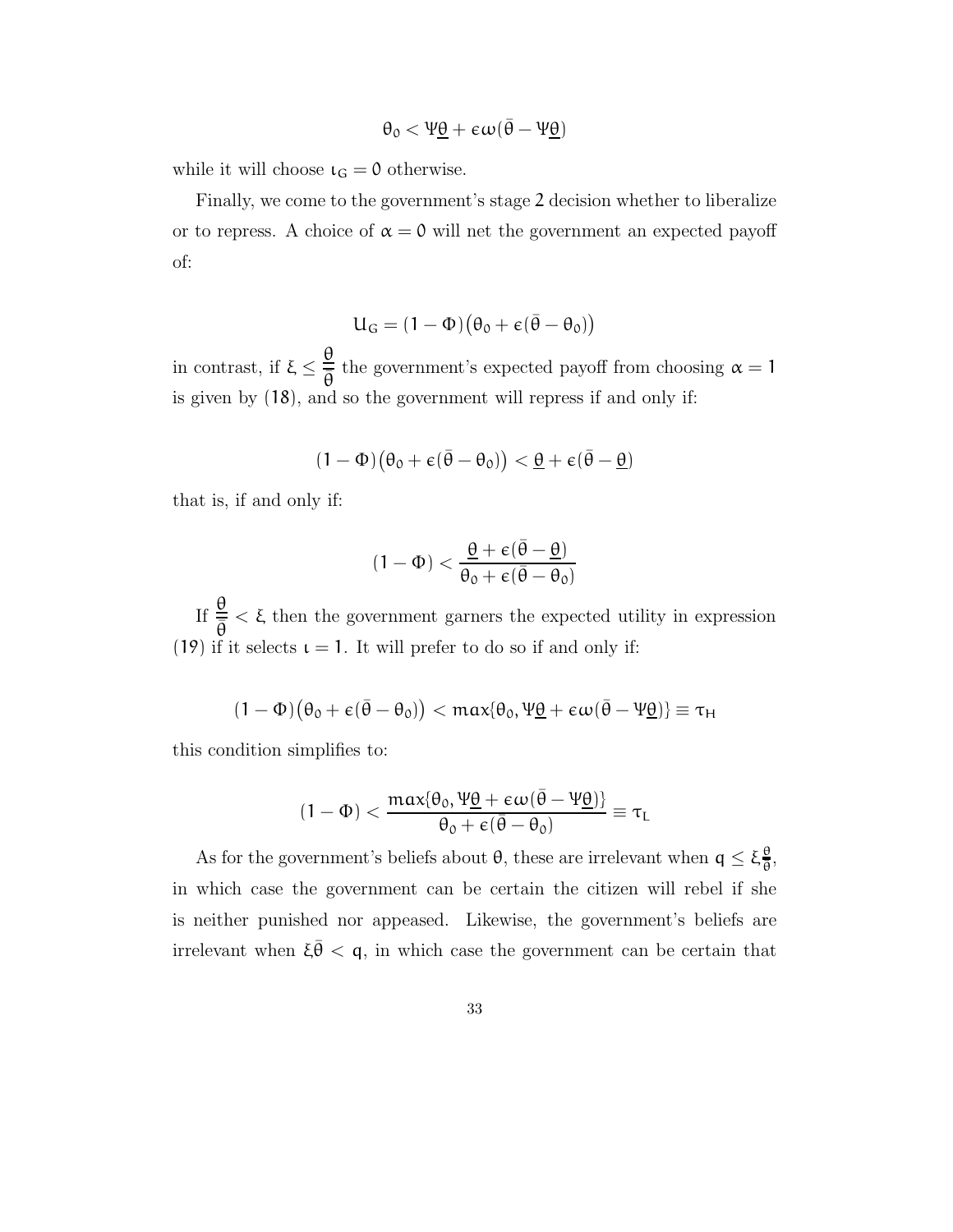the citizen is unable to rebel, whatever her type. When  $\underline{\theta} < \mathfrak{q} \leq \xi \overline{\theta}$ , the government can be certain that  $\theta = \bar{\theta}$  and that the citizen will rebel unless appeased or punished. When  $q = \underline{\theta}$  and  $\frac{\theta}{\theta} < \xi$  then the government can use the mixed strategy of the high types, and the pure strategy of the low productivity citizens to formulate its beliefs about the citizen's type:

$$
p(\theta = \bar{\theta} | q = \underline{\theta}) = \frac{\varepsilon(1-\omega)}{\varepsilon(1-\omega)+1-\varepsilon} = \frac{\varepsilon(1-\omega)}{1-\varepsilon\omega}
$$

substituting  $\omega$  from equation (15) we have:

$$
p(\theta = \bar{\theta}|q = \underline{\theta}) = \frac{\epsilon \left(1 - \left(\frac{\epsilon(B + \underline{\theta}) - (1 - \Psi)\underline{\theta}}{\epsilon(B + \Psi\underline{\theta})}\right)\right)}{1 - \epsilon \left(\frac{\epsilon(B + \underline{\theta}) - (1 - \Psi)\underline{\theta}\epsilon}{\epsilon(B + \Psi\underline{\theta})}\right)}
$$

$$
= \frac{\epsilon \left(\frac{\underline{\theta}(1 - \epsilon)(1 - \Psi)}{\epsilon(B + \Psi\underline{\theta})}\right)}{1 - \epsilon \left(\frac{\epsilon(B + \underline{\theta}) - (1 - \Psi)\underline{\theta}\epsilon}{\epsilon(B + \Psi\underline{\theta})}\right)}
$$

$$
= \frac{\frac{\underline{\theta}(1 - \epsilon)(1 - \Psi)}{(B + \Psi\underline{\theta})}}{\frac{B(1 - \epsilon) + \Psi\underline{\theta}(1 - \epsilon)}{(B + \Psi\underline{\theta})}}
$$

$$
= \frac{(1 - \Psi)\underline{\theta}}{B + \Psi\underline{\theta}}
$$

When the citizen produces an out of equilibrium quantity that satisfies (16) then Bayes rule does not apply, as the move occurs with zero probability in equilibrium. In this case the government assigns a probability of  $\epsilon$  to the citizen having  $\theta = \bar{\theta}$ .  $\Box$ 

# References

- Acemoglu, Daron and James Robinson. 2002. "The Political Economy of the Kuznets Curve." Review of Development Economics 6:183–202.
- Acemoglu, Daron and James Robinson. 2005. Economic Origins of Dictatorship and Democracy. New York: Cambridge University Press.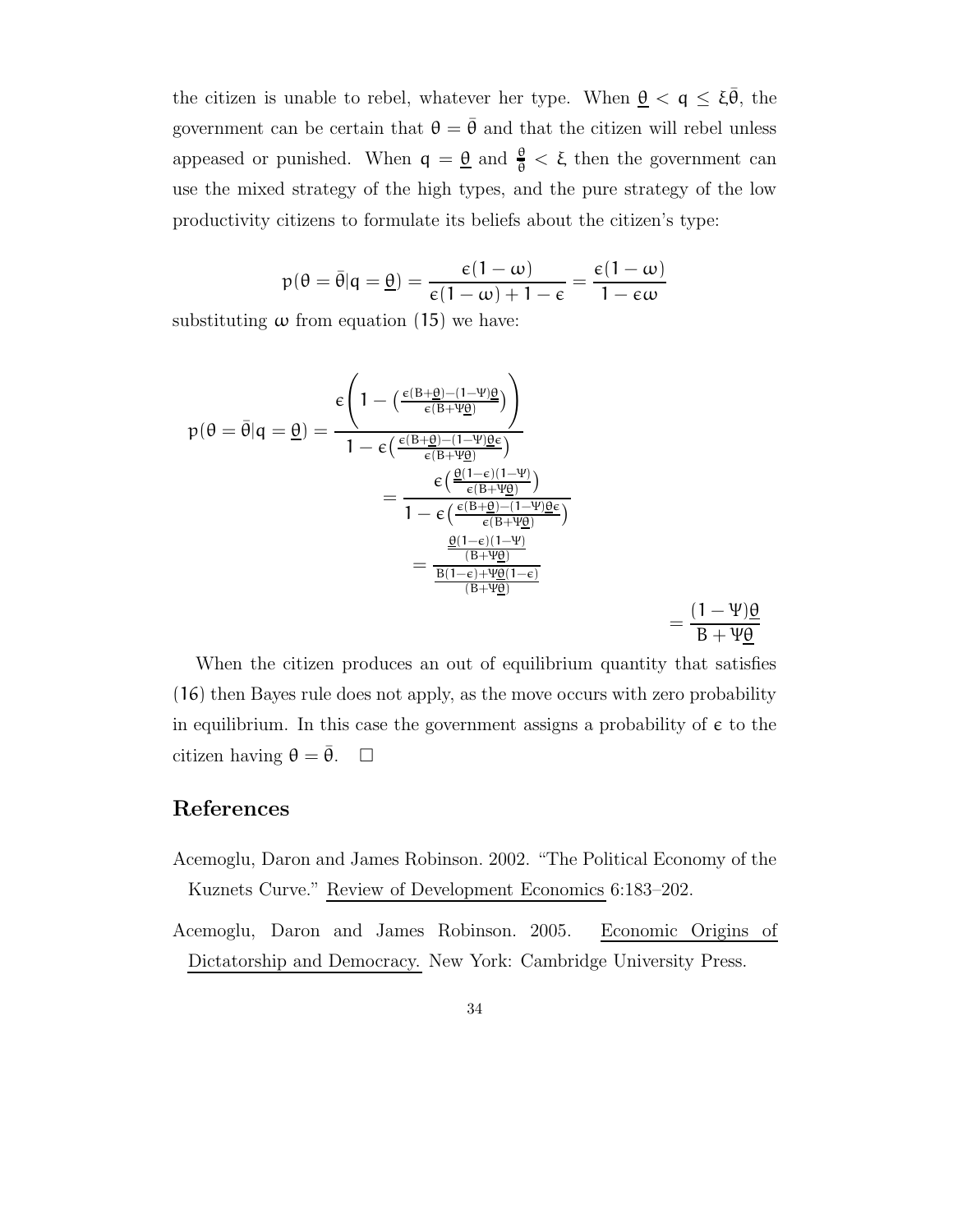- Cheibub, Jose Antonio, Adam Przeworski, Fernando Limongi and Michael Alvarez. 1996. "What Makes Democracies Endure?" Journal of Democracy 7:39–55.
- Dunning, Thad. 2008. Crude Democracy: Natural Resource Wealth and Political Regimes. New York: Cambridge University Press.
- Evans, Richard J. 2003. The Coming of the Third Reich. New York: Cambridge University Press.
- Fudenberg, Drew and Jean Tirole. 1991. "Pefect Bayesian Equilibrium and Sequential Equilibrium." Journal of Economic Theory 53:236–60.
- Gelb, Alan H. 1988. Oil windfalls : blessing or curse? New York: Oxford University Press.
- Gini, Corrado. 1921. "Measurement of Inequality of Incomes." The Economic Journal 31:124–6.
- Greenwood, Jeremy and Mehmet Yorukoglu. 1997. "1974." Carnegie-Rochester Series on Public Policy 46:49–95.
- Haber, Stephen and Victor Menaldo. 2007. Do Natural Resources Fuel Authoritarianism? A Reappraisal of the Resource Curse. unpublished manuscript. latest version: March 19, 2010.
- Humphrey's, Macartan, Jeffrey Sachs and Joseph Stiglitz. 2007. "What is the Problem with Natural Resource Wealth?" In Escaping the Resource Curse., ed. Macartan Humphrey's, Jeffrey Sachs and Joseph Stiglitz. New York: Columbia University Press.
- Kuznets, Simon. 1955. "Ecomomic Growth and Income Inequality." American Economic Review 65:1–28.